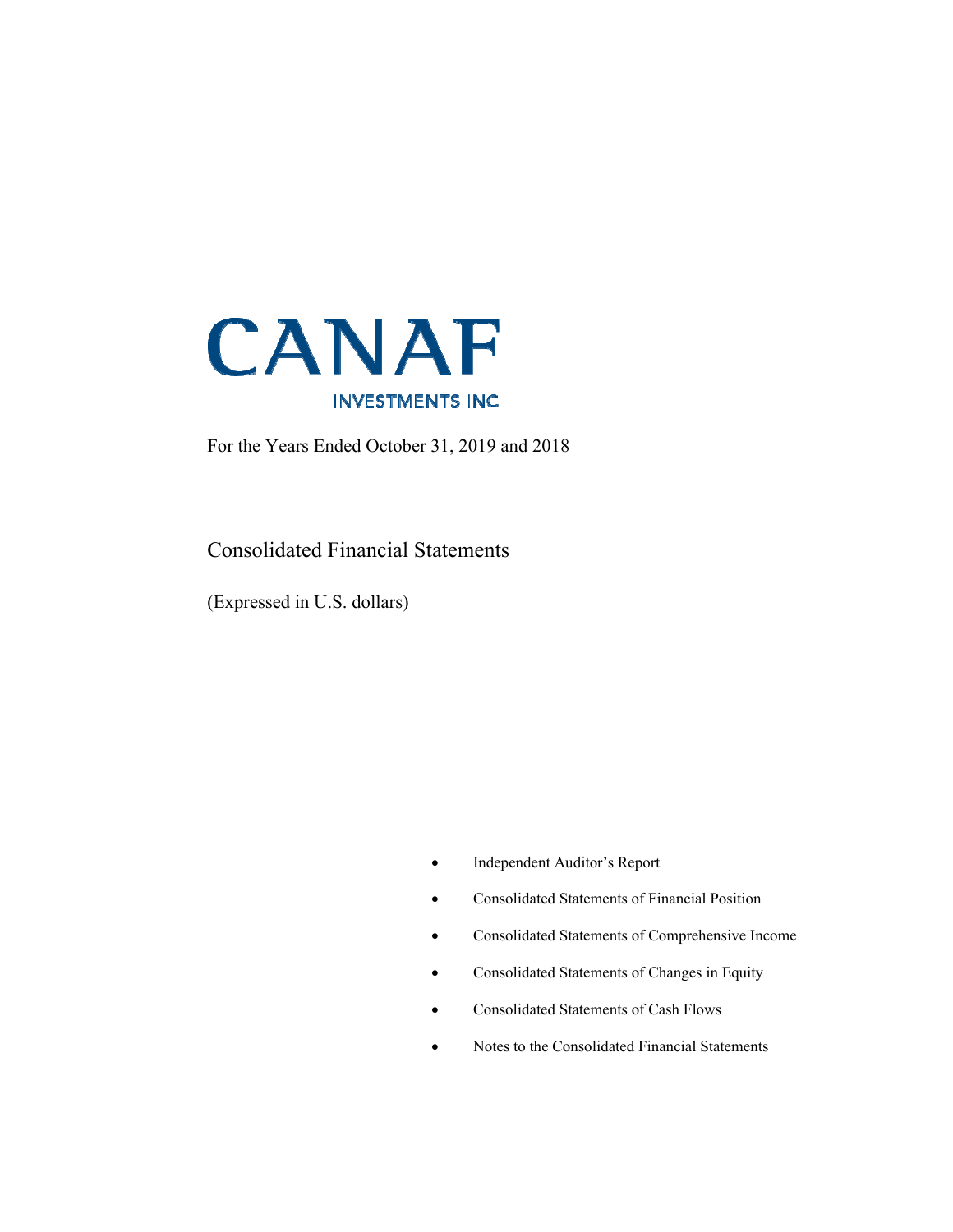# Independent Auditor's Report

#### To the Shareholders of: **CANAF INVESTMENTS INC.**

#### **Opinion**

We have audited the financial statements of Canaf Investments Inc. ("the Company"), which comprise the statements of financial position as at October 31, 2019 and October 31, 2018 and the statements of comprehensive income, changes in equity and cash flows for the years then ended, and notes to the financial statements, including a summary of significant accounting policies.

In our opinion, the accompanying financial statements present fairly, in all material respects, the financial position of the Company as at October 31, 2019 and October 31, 2018, and its financial performance and its cash flows for the years then ended in accordance with International Financial Reporting Standards ("IFRS").

#### **Basis for Opinion**

We conducted our audits in accordance with Canadian generally accepted auditing standards. Our responsibilities under those standards are further described in the *Auditor's Responsibilities for the Audit of the Financial Statements* section of our report. We are independent of the Company in accordance with the ethical requirements that are relevant to our audit of the financial statements in Canada, and we have fulfilled our other ethical responsibilities in accordance with these requirements. We believe that the audit evidence we have obtained is sufficient and appropriate to provide a basis for our opinion.

#### **Emphasis of Matter**

We draw attention to Note 1 of the consolidated financial statements which indicates that Canaf Investments Inc. and its subsidiaries are dependent on the operating cash flows from its coal processing business and are economically dependent on three customers.

#### **Other Information**

Management is responsible for the other information. The other information comprises Management's Discussion and Analysis.

Our opinion on the financial statements does not cover the other information and will not express any form of assurance conclusion thereon.

In connection with our audit of the financial statements, our responsibility is to read the other information identified above and, in doing so, consider whether the other information is materially inconsistent with the financial statements or our knowledge obtained in the audit, or otherwise appears to be materially misstated.

We obtained Management's Discussion and Analysis prior to the date of this auditors' report. If, based on the work we have performed, we conclude that there is a material misstatement of this other information, we are required to report that fact. We have nothing to report in this regard.

#### **Responsibilities of Management and Those Charged with Governance for the Financial Statements**

Management is responsible for the preparation and fair presentation of the financial statements in accordance with IFRS, and for such internal control as management determines is necessary to enable the preparation of financial statements that are free from material misstatement, whether due to fraud or error.

**SERVICE** 

#### **INTEGRITY**

#### **TRUST**



**SUITE 420 1501 WEST BROADWAY** VANCOUVER, BRITISH COLUMBIA CANADA V6J 4Z6

TEL: (604) 734-3247 FAX: (604) 734-4802 WWW.WDMCA.COM

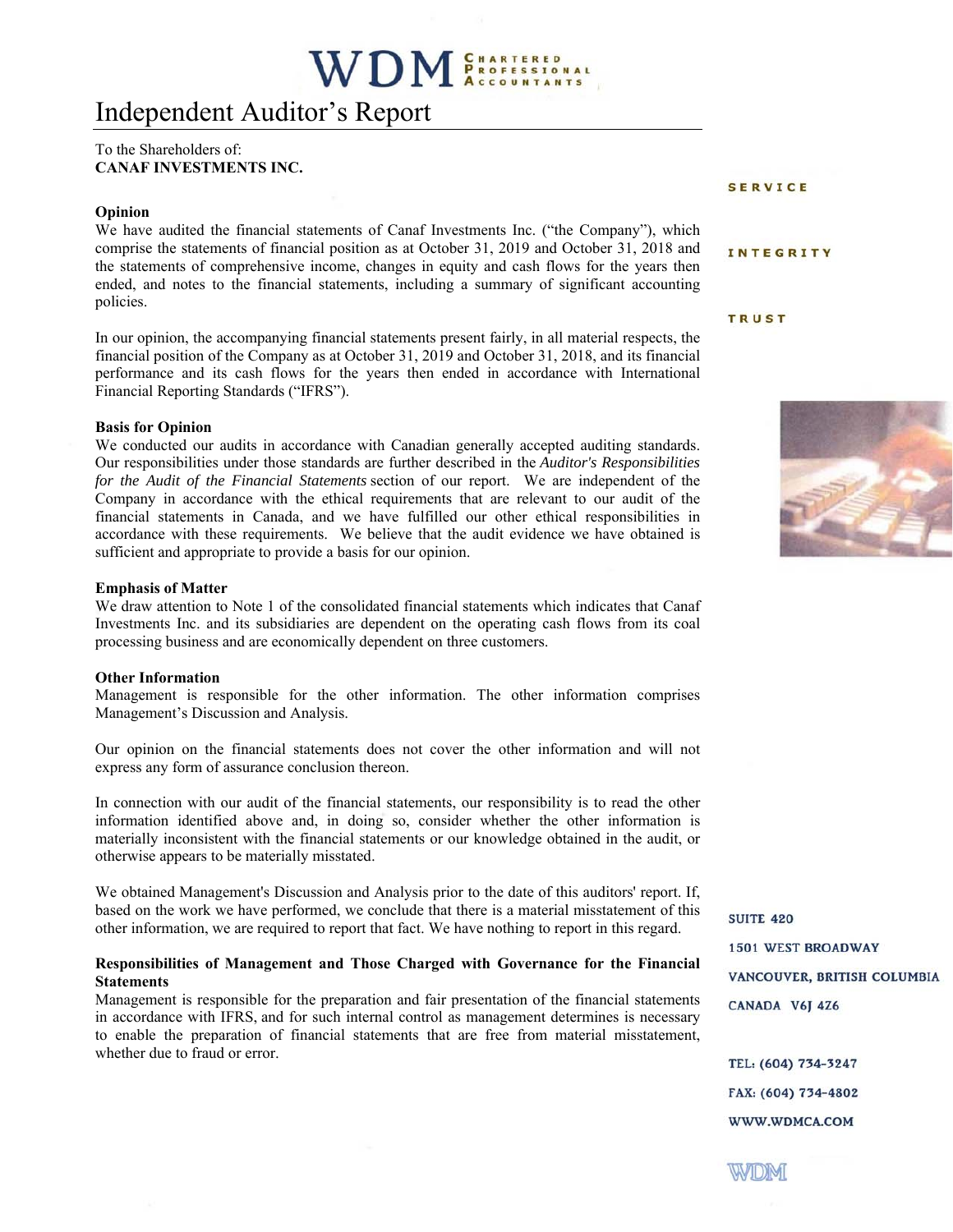In preparing the financial statements, management is responsible for assessing the Company's ability to continue as a going concern, disclosing, as applicable, matters related to going concern and using the going concern basis of accounting unless management either intends to liquidate the Company or to cease operations, or has no realistic alternative but to do so.

Those charged with governance are responsible for overseeing the Company's financial reporting process.

#### **Auditor's Responsibilities for the Audit of the Financial Statements**

Our objectives are to obtain reasonable assurance about whether the financial statements as a whole are free from material misstatement, whether due to fraud or error, and to issue an auditor's report that includes our opinion. Reasonable assurance is a high level of assurance, but is not a guarantee that an audit conducted in accordance with Canadian generally accepted auditing standards will always detect a material misstatement when it exists. Misstatements can arise from fraud or error and are considered material if, individually or in the aggregate, they could reasonably be expected to influence the economic decisions of users taken on the basis of these financial statements.

As part of an audit in accordance with Canadian generally accepted auditing standards, we exercise professional judgment and maintain professional skepticism throughout the audit. We also:

- Identify and assess the risks of material misstatement of the financial statements, whether due to fraud or error, design and perform audit procedures responsive to those risks, and obtain audit evidence that is sufficient and appropriate to provide a basis for our opinion. The risk of not detecting a material misstatement resulting from fraud is higher than for one resulting from error, as fraud may involve collusion, forgery, intentional omissions, misrepresentations, or the override of internal control.
- Obtain an understanding of internal control relevant to the audit in order to design audit procedures that are appropriate in the circumstances, but not for the purpose of expressing an opinion on the effectiveness of the Company's internal control.
- Evaluate the appropriateness of accounting policies used and the reasonableness of accounting estimates and related disclosures made by management.
- Conclude on the appropriateness of management's use of the going concern basis of accounting and, based on the audit evidence obtained, whether a material uncertainty exists related to events or conditions that may cast significant doubt on the Company's ability to continue as a going concern. If we conclude that a material uncertainty exists, we are required to draw attention in our auditor's report to the related disclosures in the financial statements or, if such disclosures are inadequate, to modify our opinion. Our conclusions are based on the audit evidence obtained up to the date of our auditor's report. However, future events or conditions may cause the Company to cease to continue as a going concern.
- Evaluate the overall presentation, structure and content of the financial statements, including the disclosures, and whether the financial statements represent the underlying transactions and events in a manner that achieves fair presentation.

We communicate with those charged with governance regarding, among other matters, the planned scope and timing of the audit and significant audit findings, including any significant deficiencies in internal control that we identify during our audit.

We also provide those charged with governance with a statement that we have complied with relevant ethical requirements regarding independence, and to communicate with them all relationships and other matters that may reasonably be thought to bear on our independence, and where applicable, related safeguards.

The engagement partner on the audit resulting in this independent auditor's report is Mike Kao.

WDM

Chartered Professional Accountants

Vancouver, British Columbia, Canada February 24, 2020

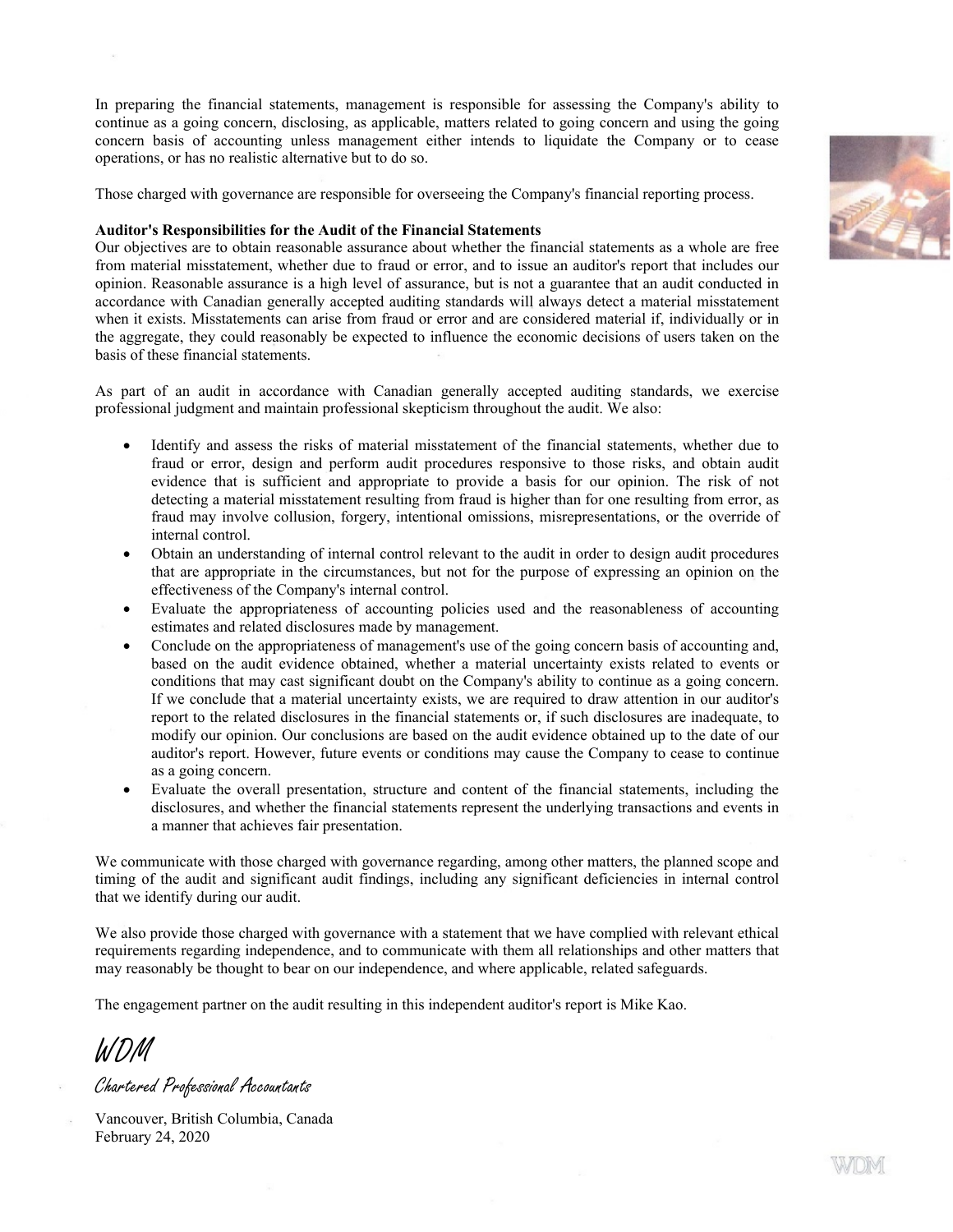# Consolidated Statements of Financial Position

As at October 31, 2019 and 2018

(Expressed in U.S. Dollars)

|                                                            | Note | 2019<br>S                  | 2018<br>S                  |
|------------------------------------------------------------|------|----------------------------|----------------------------|
| <b>ASSETS</b>                                              |      |                            |                            |
| CURRENT                                                    |      |                            |                            |
| Cash                                                       |      | 390,916                    | 552,351                    |
| <b>Trade Receivables</b>                                   | 17   | 2,358,108                  | 1,240,730                  |
| Sales Tax Receivable                                       | 6    |                            | 4,559                      |
| Income Taxes Recoverable                                   |      | 42,522                     |                            |
| Inventories                                                | 7    | 649,498                    | 836,551                    |
| Prepaid Expenses and Deposits                              |      | 22,853                     | 21,896                     |
|                                                            |      | 3,463,897                  | 2,656,087                  |
| <b>NON-CURRENT</b><br>Property, Plant and Equipment        | 8    | 643,860                    | 868,059                    |
| Due from Non-Controlling Interest                          | 5    | 1,146,260                  | 1,250,290                  |
| Intangible                                                 | 2(f) |                            |                            |
|                                                            |      | 5,254,018                  | 4,774,437                  |
| <b>LIABILITIES</b><br><b>CURRENT</b>                       |      |                            |                            |
| Trade and Other Payables                                   | 9    | 1,410,661                  | 1,088,227                  |
| Sales Tax Payable                                          | 6    | 5,071                      |                            |
| Income Taxes Payable                                       |      |                            | 11,958                     |
| Current Portion of Bank Loan                               | 10   |                            | 78,412                     |
|                                                            |      | 1,415,732                  | 1,178,597                  |
| <b>SHAREHOLDERS' EQUITY</b>                                |      |                            |                            |
| Share Capital                                              | 11   | 8,079,463                  | 8,079,463                  |
| Additional Paid in Capital                                 | 5    | 1,342,549                  | 1,342,549                  |
| Accumulated Other Comprehensive Loss -                     |      |                            |                            |
| Foreign Currency Translation Reserve<br>Deficit            |      | (1,877,641)<br>(3,729,687) | (1,778,337)<br>(4,122,063) |
|                                                            |      |                            |                            |
| Equity Attributable to Canaf Investments Inc. Shareholders |      | 3,814,684                  | 3,521,612                  |
| Non-Controlling Interest                                   | 5    | 23,602                     | 74,228                     |
|                                                            |      | 3,838,286                  | 3,595,840                  |
|                                                            |      | 5,254,018                  | 4,774,437                  |
| Nature of Operations (Note 1)                              |      |                            |                            |

Economic Dependence (Note 17)

Commitment (Note 18)

Segment Information (Note 19)

The accompanying notes are an integral part of the consolidated financial statements.

Approved on Behalf of the Board:

*"Christopher Way"*<br>Christopher Way, Director

"Rebecca Williams"<br>Rebecca Williams, Director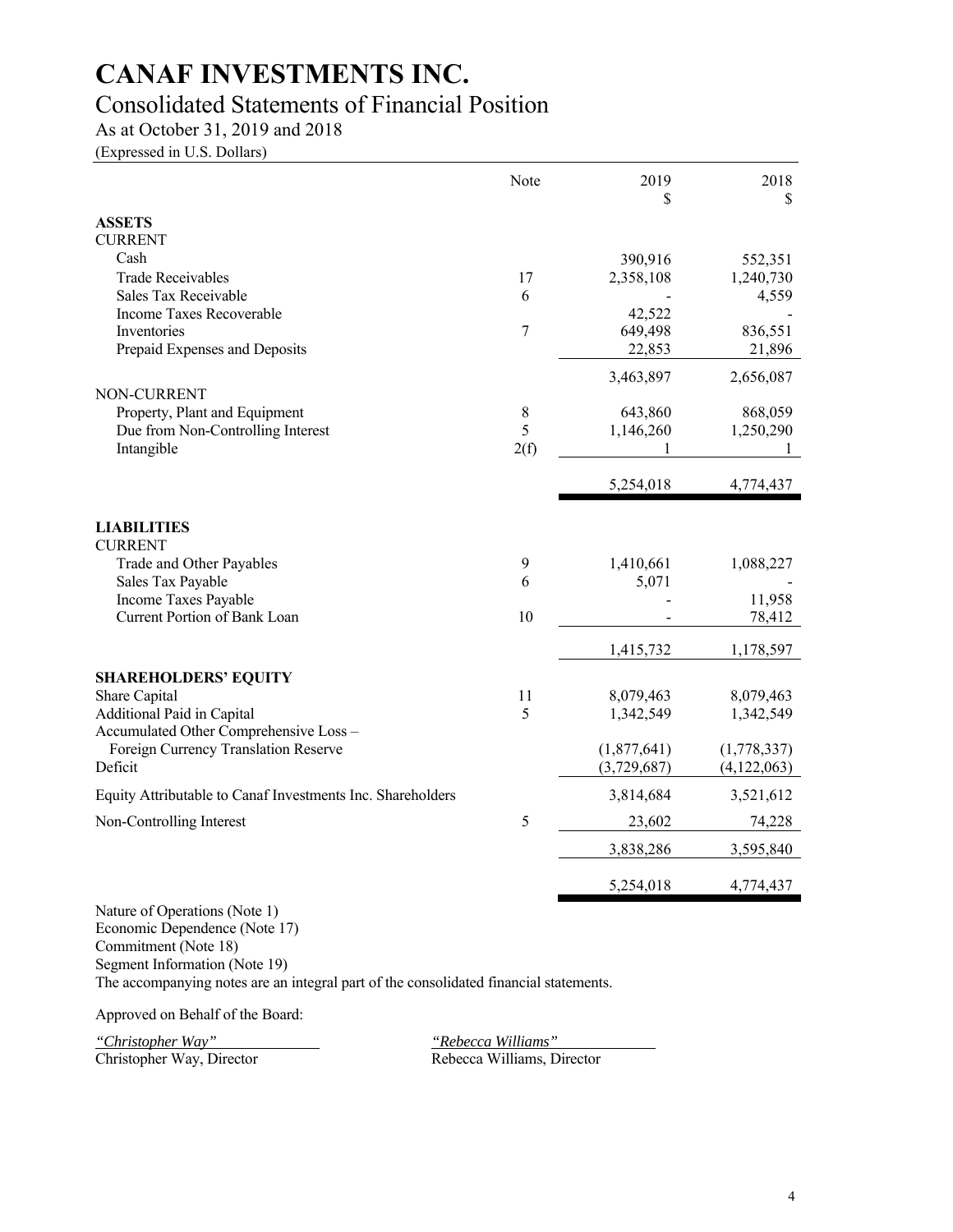# **CANAF INVESTMENTS INC. Consolidated Statements of Comprehensive Income**

For the Years Ended October 31, 2019 and 2018

(Expressed in U.S. Dollars)

|                                                                                           | Note           | 2019<br>\$                 | 2018<br>\$                   |
|-------------------------------------------------------------------------------------------|----------------|----------------------------|------------------------------|
| <b>SALES</b><br><b>COST OF SALES</b>                                                      | 15             | 11,750,350<br>10,729,419   | 14,673,658<br>13,502,330     |
| <b>GROSS PROFIT</b>                                                                       |                | 1,020,931                  | 1,171,328                    |
| <b>EXPENSES</b>                                                                           |                |                            |                              |
| General and Administrative<br>Interest on Bank Loan<br>Foreign Exchange Loss (Gain)       | 16<br>10       | 479,475<br>1,369<br>639    | 565,138<br>27,853<br>(5,679) |
|                                                                                           |                | 481,483                    | 587,312                      |
| <b>INCOME BEFORE OTHER ITEMS</b>                                                          |                | 539,448                    | 584,016                      |
| Interest Income<br>Other Income<br>Gain on Sale of Vehicle                                |                | 173,085<br>12,058<br>5,746 | 101,284<br>11,967            |
| <b>INCOME BEFORE INCOME TAXES</b>                                                         |                | 730,337                    | 697,267                      |
| Current Income Tax (Expense)<br>Deferred Income Tax Recovery                              | 13(a)<br>13(a) | (191, 683)                 | (206, 559)<br>133,176        |
| <b>NET INCOME FOR THE YEAR</b>                                                            |                | 538,654                    | 623,884                      |
| Attributable to the Shareholders<br>Attributable to the Non-Controlling Interest          |                | 392,376<br>146,278         | 585,134<br>38,750            |
|                                                                                           |                | 538,654                    | 623,884                      |
| <b>OTHER COMPREHENSIVE LOSS</b>                                                           |                |                            |                              |
| Foreign Currency Translation Loss                                                         |                | (81,081)                   | (325,740)                    |
| NET COMPREHENSIVE INCOME FOR THE YEAR                                                     |                | 457,573                    | 298,144                      |
| Attributable to the Shareholders<br>Attributable to the Non-Controlling Interest          |                | 293,072<br>164,501         | 270,425<br>27,719            |
|                                                                                           |                | 457,573                    | 298,144                      |
| <b>BASIC AND DILUTED EARNINGS PER SHARE</b>                                               |                | 0.011                      | 0.013                        |
| <b>WEIGHTED AVERAGE NUMBER OF COMMON</b><br><b>SHARES OUTSTANDING - BASIC AND DILUTED</b> |                | 47,426,195                 | 47,426,195                   |

The accompanying notes are an integral part of the consolidated financial statements.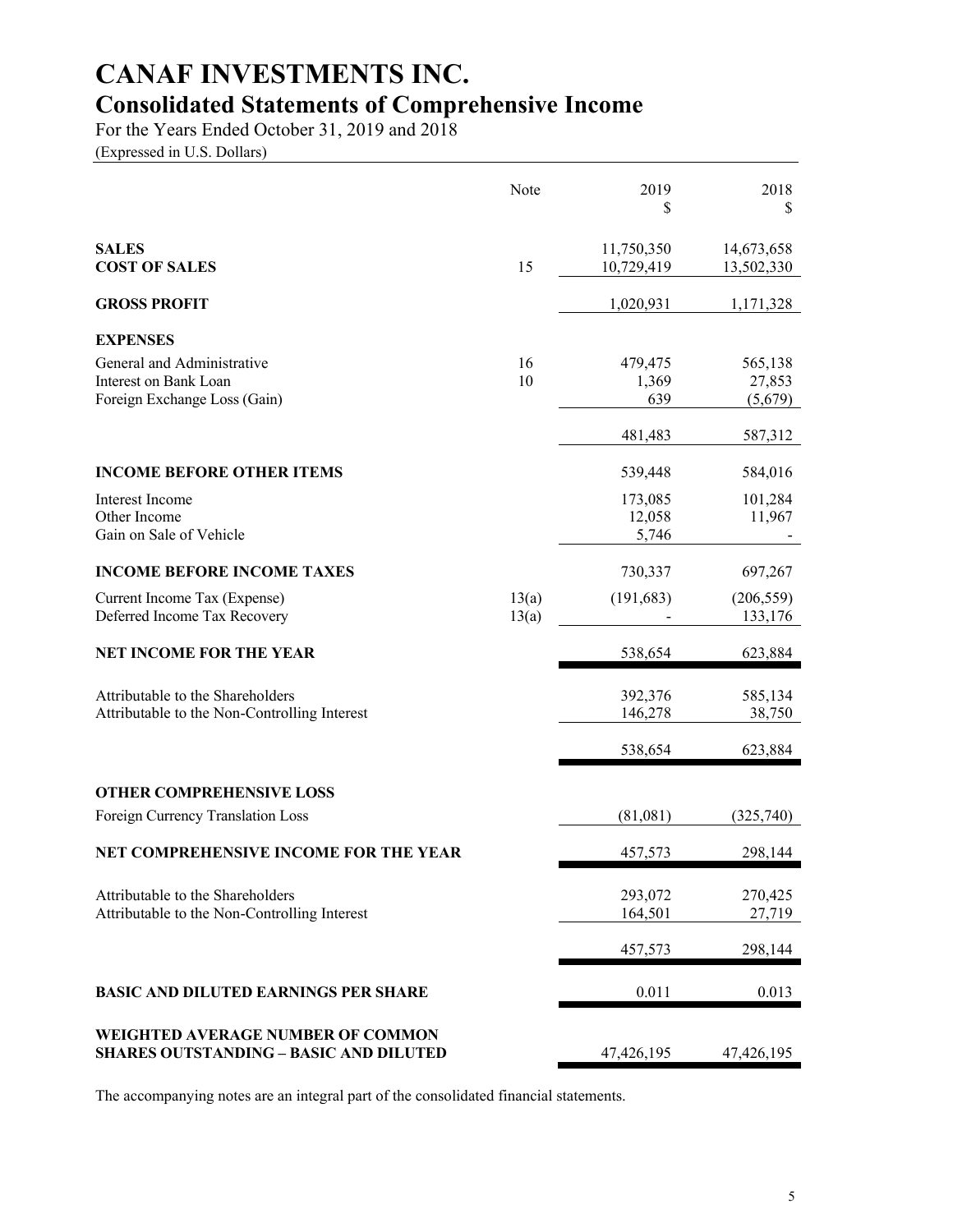## Consolidated Statements of Changes in Equity

For the Years Ended October 31, 2019 and 2018

(Expressed in U.S. Dollars)

|                                                                                                                   | Note | Number<br>of Common<br><b>Shares</b> | Share<br>Capital | Additional<br>Paid In<br>Capital | Foreign<br>Currency<br>Translation<br>Reserve | Deficit<br>۰D. | Non-Controlling<br>Interest<br>J. | Total<br>Shareholders'<br>Equity  |
|-------------------------------------------------------------------------------------------------------------------|------|--------------------------------------|------------------|----------------------------------|-----------------------------------------------|----------------|-----------------------------------|-----------------------------------|
| Balance, October 31, 2017                                                                                         |      | 47,426,195                           | 8,079,463        | $\blacksquare$                   | (1,463,628)                                   | (4,707,197)    | $\overline{\phantom{a}}$          | 1,908,638                         |
| Sale of Subsidiary to<br>Non-Controlling Interest<br>Net Income for the Year<br>Foreign Currency Translation Loss |      |                                      |                  | 1,342,549<br>$\blacksquare$      | (314,709)                                     | 585,134        | 46,509<br>38,750<br>(11,031)      | 1,389,058<br>623,884<br>(325,740) |
| Balance, October 31, 2018                                                                                         |      | 47,426,195                           | 8,079,463        | 1,342,549                        | (1,778,337)                                   | (4,122,063)    | 74,228                            | 3,595,840                         |
| Net Income for the Year<br>Dividends Paid<br>Foreign Currency Translation Loss                                    |      |                                      |                  | $\blacksquare$                   | (99, 304)                                     | 392,376        | 146,278<br>(215, 127)<br>18,223   | 538,654<br>(215, 127)<br>(81,081) |
| Balance, October 31, 2019                                                                                         |      | 47,426,195                           | 8,079,463        | 1,342,549                        | (1,877,641)                                   | (3,729,687)    | 23,602                            | 3,838,286                         |

The accompanying notes are an integral part of the consolidated financial statements.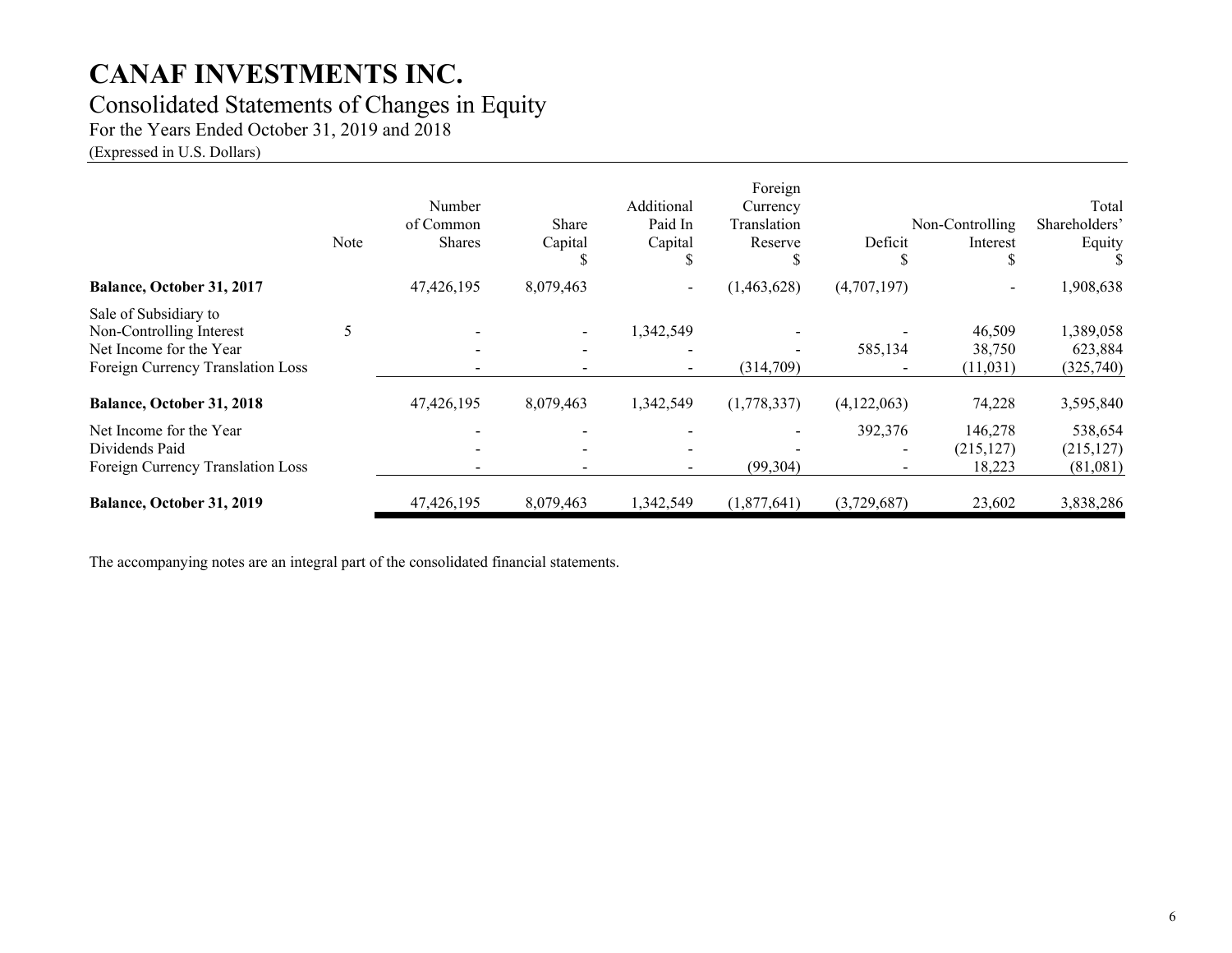# Consolidated Statements of Cash Flows

For the Years Ended October 31, 2019 and 2018

(Expressed in U.S. Dollars)

|                                                                                                                                   | Note  | 2019                             | 2018                  |
|-----------------------------------------------------------------------------------------------------------------------------------|-------|----------------------------------|-----------------------|
| <b>CASH PROVIDED BY (USED FOR):</b>                                                                                               |       | \$                               | S                     |
| <b>OPERATING ACTIVITIES</b>                                                                                                       |       |                                  |                       |
| Net Income for the Year                                                                                                           |       | 538,654                          | 623,884               |
| Non-Cash Items:<br>Depreciation – Cost of Sales<br>Interest Income<br>Gain on Sale of Vehicles<br>Deferred Tax Expense (Recovery) |       | 375,145<br>(118, 815)<br>(5,746) | 409,937<br>(133, 176) |
|                                                                                                                                   |       | 789,238                          | 900,645               |
| Change in Non-Cash Working Capital Accounts                                                                                       | 14(a) | (673, 762)                       | (161, 264)            |
|                                                                                                                                   |       | 115,476                          | 739,381               |
| <b>FINANCING ACTIVITY</b>                                                                                                         |       |                                  |                       |
| Principal Repayments of Bank Loan                                                                                                 |       | (75, 561)                        | (335, 929)            |
| <b>INVESTING ACTIVITIES</b>                                                                                                       |       |                                  |                       |
| Purchase of Property, Plant and Equipment<br>Proceeds from Sale of Property                                                       |       | (151, 737)                       | (356,765)<br>86,816   |
|                                                                                                                                   |       | (151, 737)                       | (269, 949)            |
| (DECREASE) INCREASE IN CASH                                                                                                       |       | (111, 822)                       | 133,503               |
| Effect of Exchange Rate Changes on Cash                                                                                           |       | (49, 613)                        | (34,761)              |
| Cash, Beginning of the Year                                                                                                       |       | 552,351                          | 453,609               |
| <b>CASH, END OF THE YEAR</b>                                                                                                      |       | 390,916                          | 552,351               |

Supplemental Cash Flow Information (Note 14(b))

The accompanying notes are an integral part of the consolidated financial statements.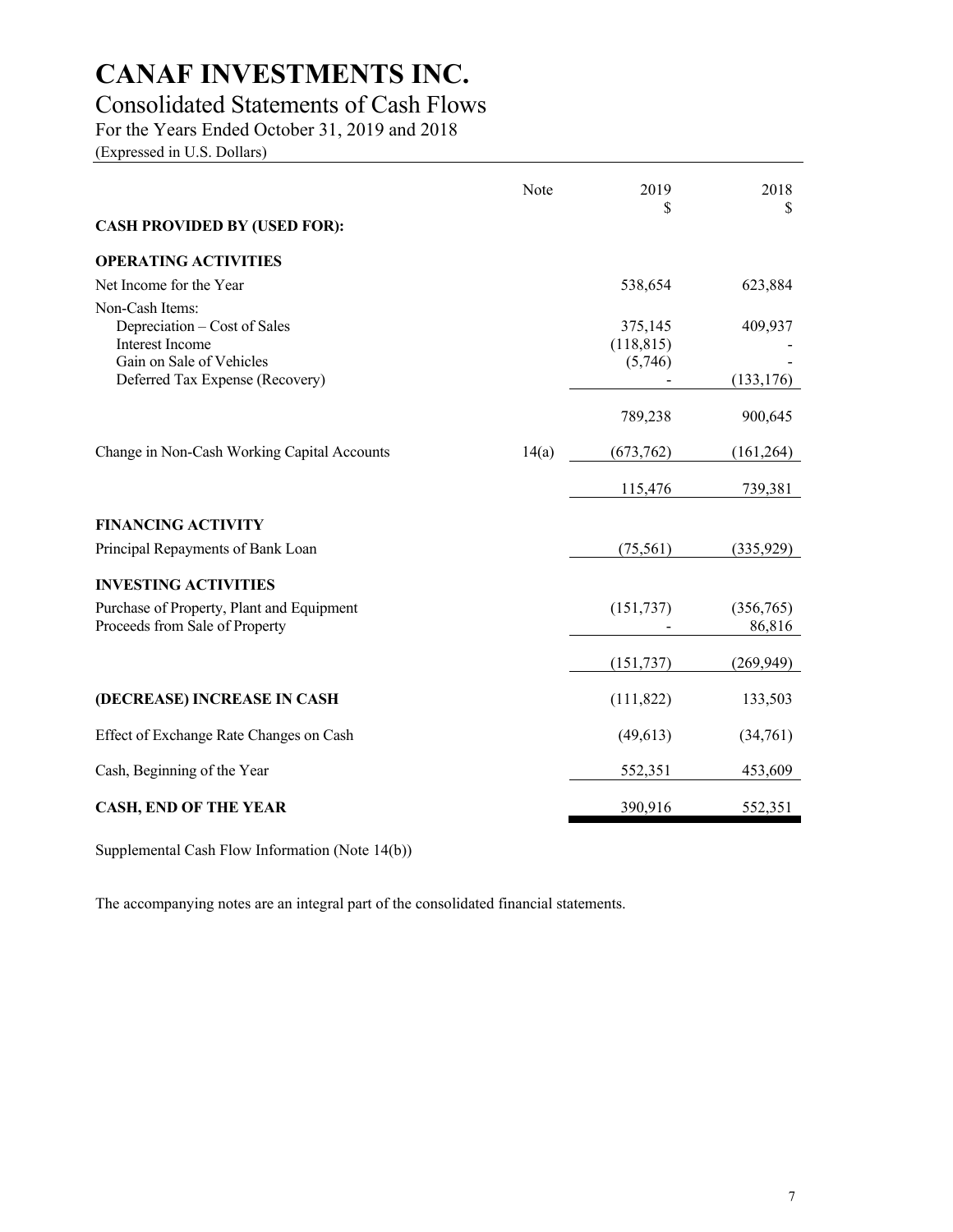(Expressed in U.S. Dollars)

#### **NOTE 1 – NATURE OF OPERATIONS**

Canaf Investments Inc. (the "Company") is incorporated in the Province of Alberta and owns and operates a coal processing plant in South Africa which processes coal and coal products into calcine, a coke substitute with a high carbon content. Effective 2019, the Company expanded its business to also acquire, redevelop and rent rental properties in South Africa.

The Company's shares are listed on the TSX Venture Exchange under the symbol CAF. The head office, principal address, and records office of the Company are located at Suite 1100 – 1111 Melville Street, Vancouver, British Columbia, Canada, V6E 3V6.

These consolidated financial statements have been prepared in accordance with International Financial Reporting Standards ("IFRS") on the basis that the Company is a going concern and will be able to meet its obligations and continue its operations for its next fiscal year.

The Company's ability to continue as a going concern is dependent upon its ability to generate profitable operations from its coal processing business. The coal processing business sales are substantially derived from three customers, and as a result, the Company is economically dependent on these customers (Note 17). The Company is dependent on the operating cash flows from its coal processing business and the financial support of its shareholders and related parties to finance its operations and to discharge liabilities in the normal course of business. Loss of a customer or reduced sales from a customer may have a material adverse effect on the Company's financial condition.

The Company has working capital of \$2,048,165 as at October 31, 2019 (2018 - \$1,477,490). Management believes that the Company has sufficient cash resources to meet its obligations for at least 12 months from the end of the reporting period.

#### **NOTE 2 – SIGNIFICANT ACCOUNTING POLICIES**

#### **a) Statement of Compliance**

The consolidated financial statements have been prepared in accordance with IFRS as issued by the International Accounting Standards Board ("IASB") and Interpretations of the International Financial Reporting Interpretations Committee ("IFRIC").

These consolidated financial statements were approved and authorized for issue by the Board of Directors on February 24, 2020.

#### **b) Basis of Preparation**

These consolidated financial statements have been prepared on a historical cost basis. Cost is the fair value of the consideration given in exchange for net assets.

#### **c) Basis of Consolidation**

These consolidated financial statements include the accounts of the Company and all its subsidiaries (collectively, the "Company"):

|                                          | Country of            |                |                            |
|------------------------------------------|-----------------------|----------------|----------------------------|
| Entity                                   | Incorporation Holding |                | <b>Functional Currency</b> |
| Canaf Investments Inc.                   | Canada                | Parent Company | Canadian Dollar            |
| Quantum Screening and Crushing           |                       |                |                            |
| (Proprietary) Limited                    | South Africa $100\%$  |                | South African Rand         |
| Southern Coal (Proprietary) Limited      | South Africa 70%      |                | South African Rand         |
| Canaf Investments (Proprietary) Ltd.     | South Africa 100%     |                | South African Rand         |
| Canaf Estate Holdings (Proprietary) Ltd. | South Africa 100%     |                | South African Rand         |
| Canaf (SL) Limited                       | Sierra Leone 51%      |                | Canadian Dollar            |
| Nabisoga Mining Ltd.                     | United States 100%    |                | Canadian Dollar            |
| Rwenzori Cobalt Company Ltd.             | United States 100%    |                | Canadian Dollar            |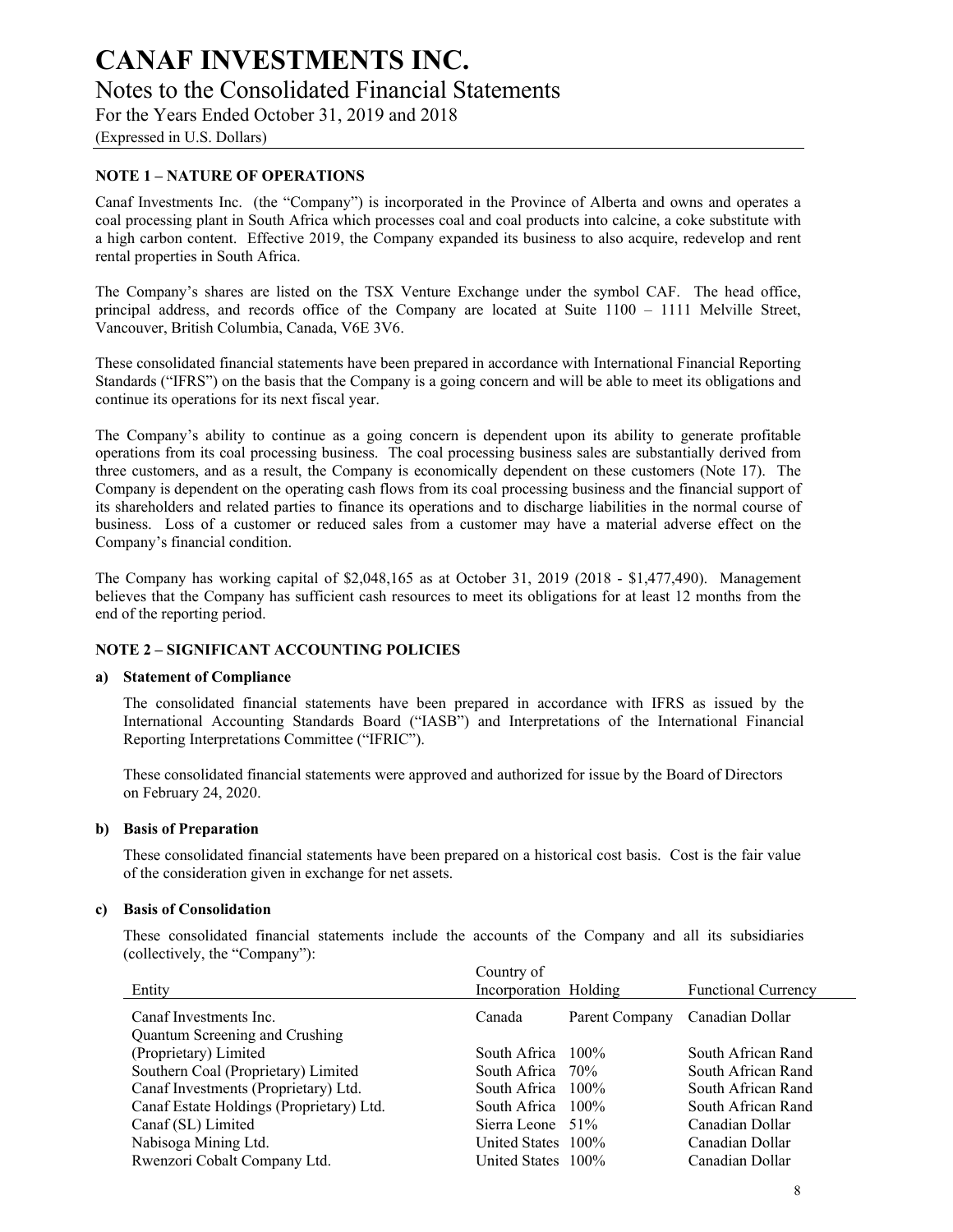(Expressed in U.S. Dollars)

#### **NOTE 2 – SIGNIFICANT ACCOUNTING POLICIES (Continued)**

#### **c) Basis of Consolidation (Continued)**

Intercompany balances and transactions are eliminated in preparing these consolidated financial statements. The net assets and net profit attributable to outside shareholders are presented as amounts attributable to noncontrolling interests in the consolidated statement of financial position and consolidated statement of comprehensive income.

Canaf (SL) Limited, Nabisoga Mining Ltd., and Rwenzori Cobalt Company Ltd. are inactive subsidiaries.

#### **d) Foreign Currency**

These consolidated financial statements are presented in U.S. dollars. Each entity determines its own functional currency (Note 2(c)) and items included in the financial statements of each entity are measured using that functional currency.

#### **i) Transactions and Balances in Foreign Currencies**

Foreign currency transactions are translated into the functional currency of the respective entity, using the exchange rates prevailing at the dates of the transactions. Foreign exchange gains and losses resulting from the settlement of such transactions and from the remeasurement of monetary items at year-end exchange rates are recognized immediately in profit or loss.

Non-monetary items measured at historical cost are translated using the exchange rates at the date of the transaction and are not retranslated. Non-monetary items measured at fair value are translated using the exchange rates at the date when fair value was determined.

#### **ii) Foreign Operations**

On consolidation, the assets and liabilities of foreign operations are translated into U.S. dollars from their functional currency at the exchange rate prevailing at the reporting date and their income statements are translated at the exchange rate prevailing at the dates of the transactions. The exchange differences arising on the translation are recognized in other comprehensive income and accumulated in the foreign currency translation reserve in equity. On disposal of a foreign operation, the component of other comprehensive income relating to that particular foreign operation is recognized in earnings as part of the gain or loss on disposal.

#### **e) Inventories**

Inventories consist of raw materials and finished goods (calcine) and are valued at the lower of cost and estimated net realizable value. Estimated net realizable value is the estimated selling price in the ordinary course of business less any cost of disposal.

Cost is determined on the following basis: Raw materials and packing material are valued at average cost. Finished goods are valued at raw material cost plus labour cost and an appropriate portion of the related fixed and variable manufacturing overhead expenses based on normal capacity.

Cost of sales is determined on a weighted average cost basis and includes transportation and handling costs.

#### **f) Intangible Assets**

Intangible assets represent the identifiable value of customer contracts acquired on the purchase of the South African subsidiary in 2007. On October 31, 2008, the Company wrote down the carrying value of its intangible assets to a nominal amount.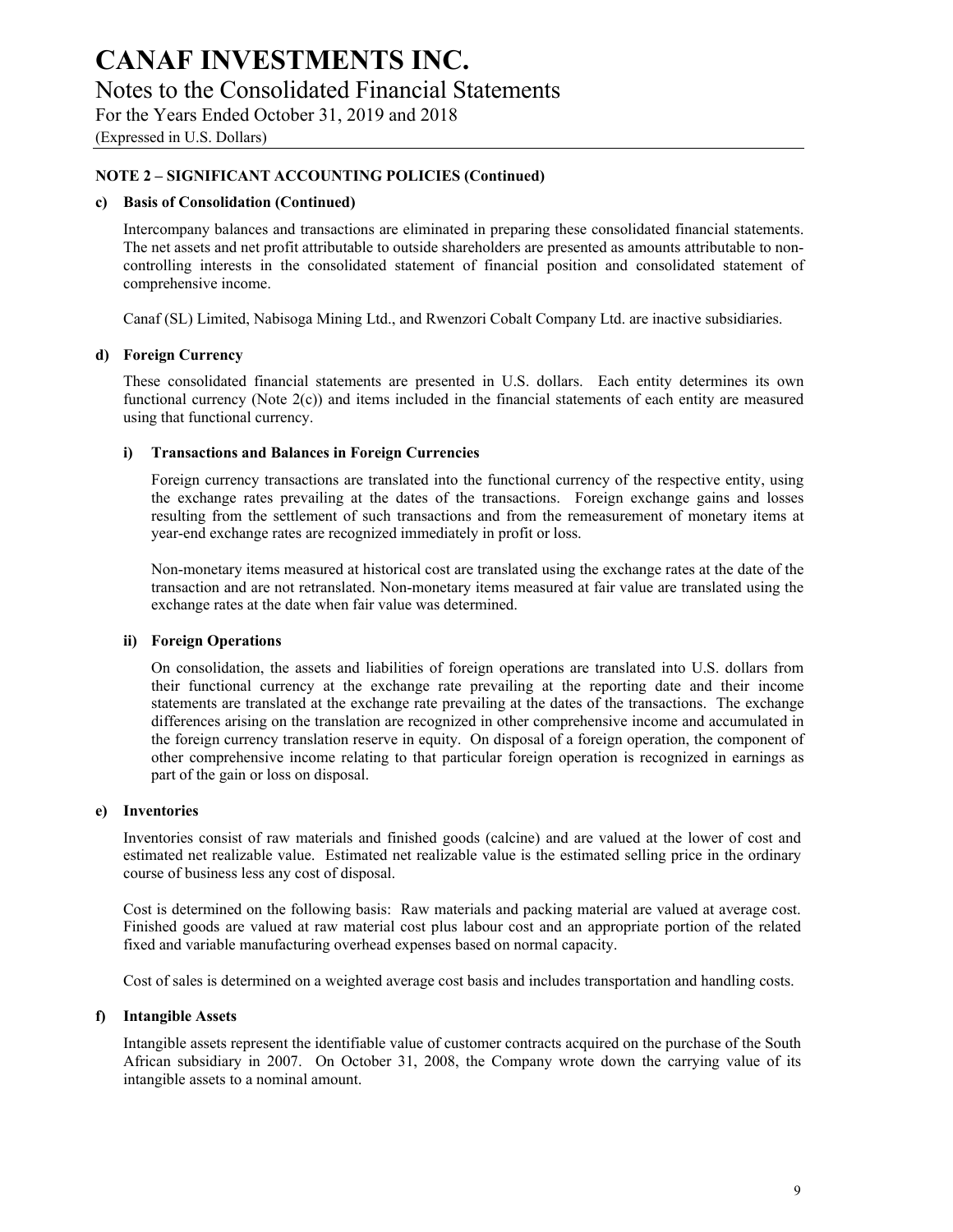(Expressed in U.S. Dollars)

### **NOTE 2 – SIGNIFICANT ACCOUNTING POLICIES (Continued)**

#### **g) Property, Plant and Equipment**

Property, plant and equipment are recorded at cost less accumulated depreciation and accumulated impairment losses.

Depreciation is recognized to write off the cost of the property, plant and equipment less their residual values over their useful lives using the straight line method at the following rates, except in the year of acquisition, when one half of the rates are used:

| 3 Years |
|---------|
| 5 Years |
| 5 Years |
| 5 Years |
| 5 Years |
|         |

An item of property, plant and equipment is derecognized upon disposal or when no future economic benefits are expected to arise from the continued use of the asset. Any gain or loss arising on the disposal or retirement of an item of property, plant and equipment is determined as the difference between the sales proceeds and the carrying amount of the asset and is recognized in profit or loss.

#### **h) Impairment of Non-Current Assets**

At the end of each reporting period, the Company reviews the carrying amounts of its non-current assets to determine whether there is any indication that those assets have suffered an impairment loss. Individual assets are grouped together as a cash generating unit for impairment assessment purposes at the lowest level at which there are identifiable cash flows that are independent from other group assets.

If any such indication of impairment exists, the Company makes an estimate of its recoverable amount. The recoverable amount is the higher of fair value less costs to sell and value in use. Where the carrying amount of a cash generating unit exceeds its recoverable amount, the cash generating unit is considered impaired and is written down to its recoverable amount. In assessing the value in use, the estimated future cash flows are adjusted for the risks specific to the cash generating unit and are discounted to their present value with a discount rate that reflects the current market indicators.

Where an impairment loss subsequently reverses, the carrying amount of the cash generating unit is increased to the revised estimate of its recoverable amount, to the extent that the increased carrying amount does not exceed the carrying amount that would have been determined had no impairment loss been recognized for the cash generating unit in prior years. A reversal of an impairment loss is recognized as income immediately.

#### **i) Revenue Recognition**

Revenue from the sale of calcine is recognized upon transfer of title which is completed when the physical product is delivered to customers and collection is reasonably assured.

Rental revenue is recognized on a straight-line basis over the term of the lease and collection is reasonably assured. Interest and other income are recognized when earned and collection is reasonably assured.

#### **j) Provisions**

Provisions are recognized when the Company has a present legal or constructive obligation as a result of a past event, it is probable that an outflow of resources embodying economic benefits will be required to settle the obligation, and a reliable estimate can be made of the amount of the obligation. The amount recognized as a provision is the best estimate of the consideration required to settle the present obligation at the end of the reporting period, taking into account the risks and uncertainties surrounding the obligation. As at October 31, 2019 and 2018, the Company has no material provisions.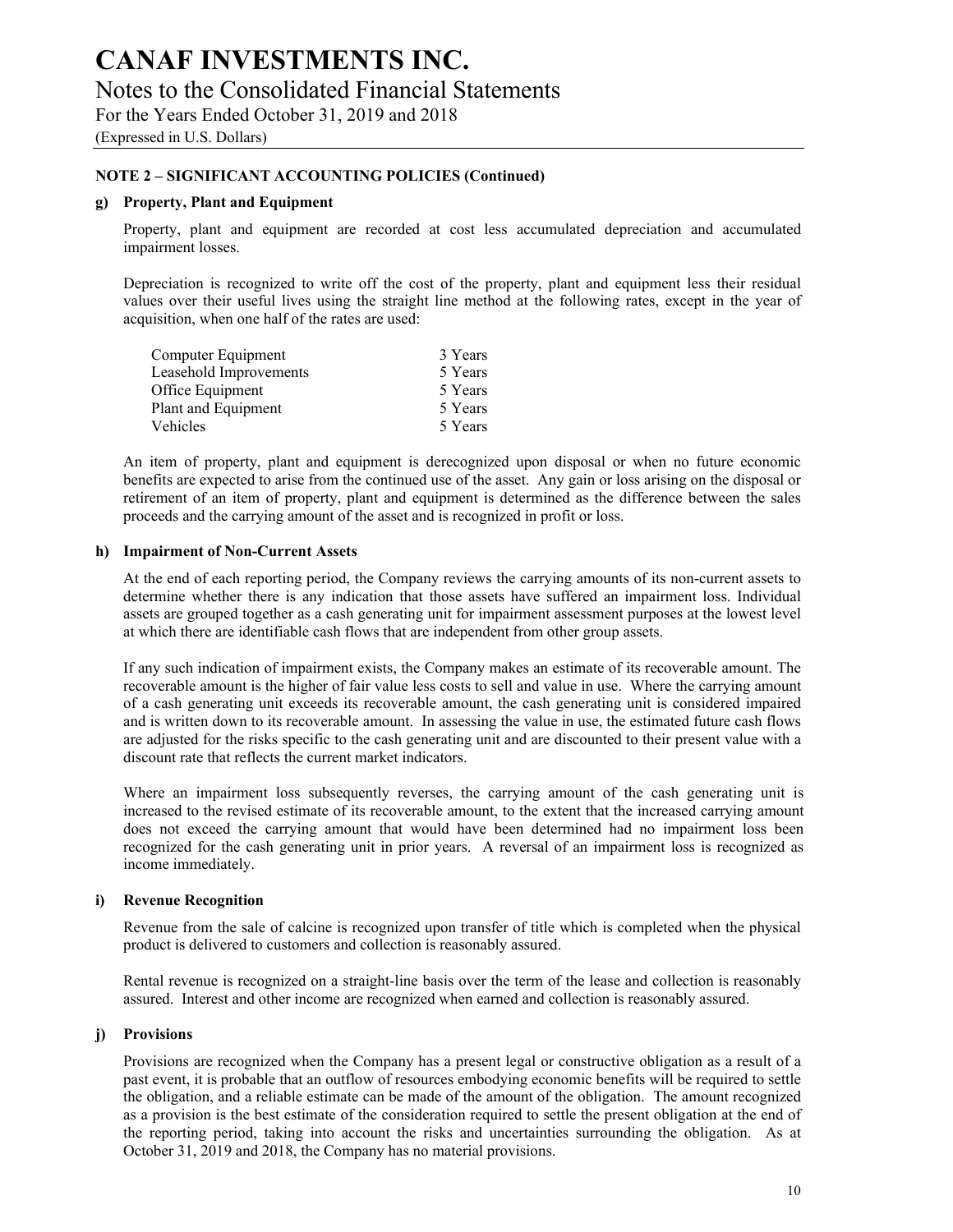(Expressed in U.S. Dollars)

### **NOTE 2 – SIGNIFICANT ACCOUNTING POLICIES (Continued)**

#### **k) Share Capital**

Share capital includes cash consideration received for share issuances, net of commissions and issue costs. Common shares issued for non-monetary consideration are recorded at their fair market value based upon the trading price of the Company's shares on the TSX Venture Exchange on the date of the agreement.

#### **l) Share-Based Payments**

The fair value method of accounting is used for share-based payment transactions. Under this method, the cost of stock options and other share-based payments is recorded based on the estimated fair value using the Black-Scholes option pricing model at the grant date and is charged to profit over the vesting period. The amount recognized as an expense is adjusted to reflect the number of equity instruments expected to vest.

Upon the exercise of stock options and other share-based payments, consideration received on the exercise of these equity instruments is recorded as share capital and the related share-based payment reserve is transferred to share capital.

#### **m) Earnings per Common Share**

Basic earnings per share is calculated by dividing the net income available to common shareholders by the weighted average number of common shares outstanding during the year. Diluted earnings per share is computed in accordance with the treasury stock method and based on the weighted average number of common shares and dilutive equity instruments. Diluted loss per share is the same as basic loss per share, as the issuance of shares on the exercise of stock options and share purchase warrants is anti-dilutive.

#### **n) Income Taxes**

Tax expense recognized in profit or loss comprises the sum of deferred tax and current tax not recognized in other comprehensive income or directly in equity.

#### **i) Current Income Tax**

Current income tax assets and/or liabilities comprise those claims from, or, obligations to, fiscal authorities relating to the current or prior reporting periods that are unpaid at the reporting date. Current tax is payable on taxable profit, which differs from profit or loss in the consolidated financial statements. Calculation of current tax is based on tax rates and tax laws that have been enacted or substantively enacted by the end of the reporting period.

#### **ii) Deferred Income Tax**

Deferred income taxes are calculated using the liability method on temporary differences between the carrying amounts of assets and liabilities and their tax bases. Deferred tax assets and liabilities are calculated, without discounting, at tax rates that are expected to apply to their respective period of realization, provided they are enacted or substantively enacted by the end of the reporting period. Deferred tax liabilities are always provided for in full.

Deferred tax assets are recognized to the extent that it is probable that they will be able to be utilized against future taxable income. Deferred tax assets and liabilities are offset only when the Company has a right and intention to offset current tax assets and liabilities from the same taxation authority.

Changes in deferred tax assets or liabilities are recognized as a component of tax income or expense in profit or loss, except where they relate to items that are recognized in other comprehensive income or directly in equity, in which case the related deferred tax is also recognized in other comprehensive income or equity, respectively.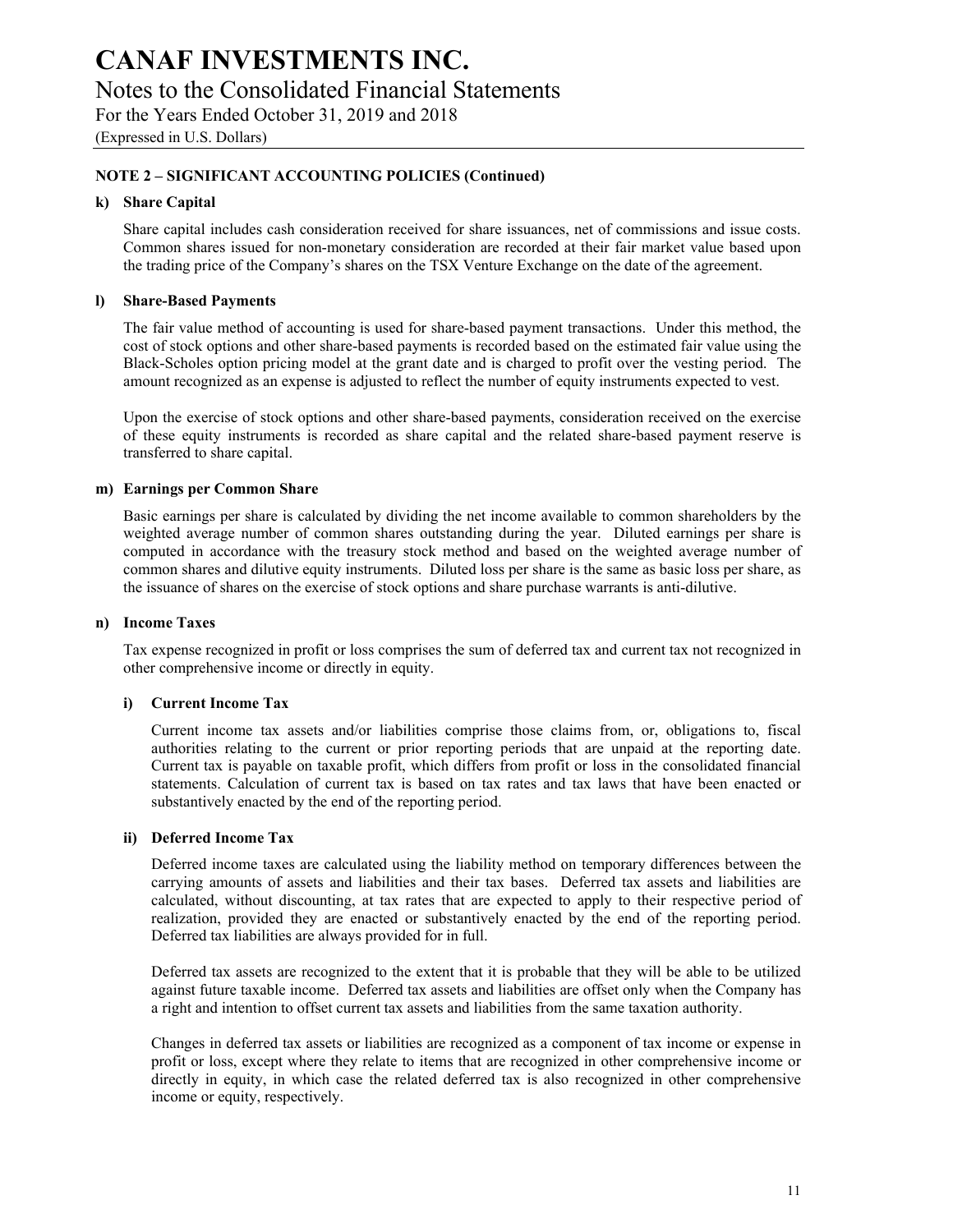(Expressed in U.S. Dollars)

### **NOTE 2 – SIGNIFICANT ACCOUNTING POLICIES (Continued)**

#### **o) Financial Instruments**

The Company adopted all of the requirements of IFRS 9 Financial Instruments on January 1, 2018. IFRS 9 replaces IAS 39 Financial Instruments: Recognition and Measurement. IFRS 9 utilizes a revised model for recognition and measurement of financial instruments in a single, forward-looking "expected loss" impairment model.

The following is the Company's new accounting policy for financial instruments under IFRS 9:

#### (i) Classification

The Company classifies its financial instruments in the following categories: at fair value through profit and loss ("FVTPL"), at fair value through other comprehensive income ("FVTOCI") or at amortized cost. The Company determines the classification of financial assets at initial recognition. The classification of debt instruments is driven by the Company's business model for managing the financial assets and their contractual cash flow characteristics. Equity instruments that are held for trading are classified as FVTPL. For other equity instruments, on the day of acquisition the Company can make an irrevocable election (on an instrument-by-instrument basis) to designate them as at FVTOCI. Financial liabilities are measured at amortized cost, unless they are required to be measured at FVTPL (such as instruments held for trading or derivatives) or if the Company has opted to measure them at FVTPL.

The Company completed a detailed assessment of its financial assets and liabilities as at January 1, 2018.

The following table shows the original classification under IAS 39 and the new classification under IFRS 9:

| Financial assets/liabilities | Original Classification IAS 39 | New Classification IFRS 9 |
|------------------------------|--------------------------------|---------------------------|
| Cash                         | <b>FVTPL</b>                   | <b>FVTPL</b>              |
| Trade receivables            | Loans and receivable           | Amortized cost            |
| Accounts payable             | Other liabilities              | Amortized cost            |
| Bank loan                    | Other liabilities              | Amortized cost            |

The adoption of IFRS 9 resulted in no impact to the opening accumulated deficit nor to the opening balance of accumulated comprehensive income on January 1, 2018.

#### (ii) Measurement

Financial assets and liabilities at amortized cost

Financial assets and liabilities at amortized cost are initially recognized at fair value plus or minus transaction costs, respectively, and subsequently carried at amortized cost less any impairment.

#### Financial assets and liabilities at FVTPL

Financial assets and liabilities carried at FVTPL are initially recorded at fair value and transaction costs are expensed in the statements of comprehensive income. Realized and unrealized gains and losses arising from changes in the fair value of the financial assets and liabilities held at FVTPL are included in the statements of comprehensive income in the period in which they arise.

#### Debt investments at FVTOCI

These assets are subsequently measured at fair value. Interest income calculated using the effective interest method, foreign exchange gains and losses and impairment are recognised in profit or loss. Other net gains and losses are recognised in Other Comprehensive Income ("OCI"). On derecognition, gains and losses accumulated in OCI are reclassified to profit or loss.

#### Equity investments at FVTOCI

These assets are subsequently measured at fair value. Dividends are recognised as income in profit or loss unless the dividend clearly represents a recovery of part of the cost of the investment. Other net gains and losses are recognised in OCI and are never reclassified to profit or loss.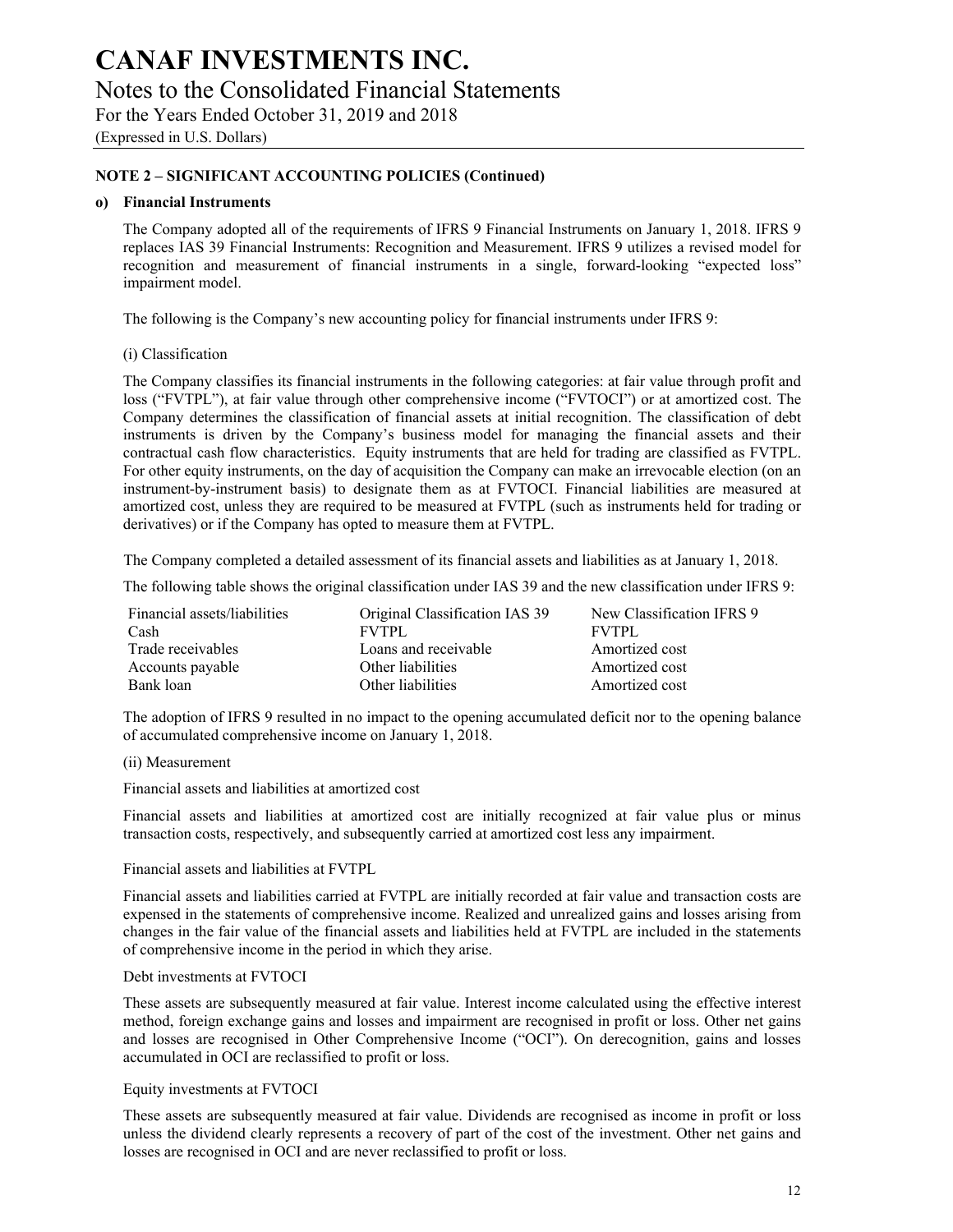(Expressed in U.S. Dollars)

### **NOTE 2 – SIGNIFICANT ACCOUNTING POLICIES (Continued)**

#### **o) Financial Instruments (Continued)**

#### (iii) Impairment of financial assets at amortized cost

The Company recognizes a loss allowance for expected credit losses on financial assets that are measured at amortized cost. At each reporting date, the Company measures the loss allowance for the financial asset at an amount equal to the lifetime expected credit losses if the credit risk on the financial asset has increased significantly since initial recognition. If at the reporting date, the financial asset has not increased significantly since initial recognition, the Company measures the loss allowance for the financial asset at an amount equal to the twelve month expected credit losses. The Company shall recognize in the statements of comprehensive income, as an impairment gain or loss, the amount of expected credit losses (or reversal) that is required to adjust the loss allowance at the reporting date to the amount that is required to be recognized.

(iv) Derecognition

Financial assets

The Company derecognizes financial assets only when the contractual rights to cash flows from the financial assets expire, or when it transfers the financial assets and substantially all of the associated risks and rewards of ownership to another entity.

#### Financial liabilities

The Company derecognizes a financial liability when its contractual obligations are discharged or cancelled or expire. The Company also derecognizes a financial liability when the terms of the liability are modified such that the terms and / or cash flows of the modified instrument are substantially different, in which case a new financial liability based on the modified terms is recognized at fair value.

Gains and losses on derecognition are generally recognized in profit or loss.

The Company did not restate prior periods and determined that the adoption of IFRS 9 resulted in no impact to the opening accumulated deficit on January 1, 2018.

#### **p) Non-Controlling Interest**

Non-controlling interest in the Company's less than wholly owned subsidiary is classified as a separate component of equity. On initial recognition, non-controlling interest is measured at the fair value of the noncontrolling entity's contribution into the related subsidiary. Subsequent to the original transaction date, adjustments are made to the carrying amount of non-controlling interest for the non-controlling interest's share of changes to the subsidiary's equity.

#### **NOTE 3 – SIGNIFICANT ACCOUNTING JUDGMENTS, ESTIMATES AND ASSUMPTIONS**

In the application of the Company's accounting policies which are described in Note 2, management is required to make judgments, estimates, and assumptions about the carrying amounts of assets and liabilities that are not readily apparent from other sources. The estimates and associated assumptions are based on historical experience and other factors that are considered to be relevant. Actual results may differ from these estimates.

The estimates and underlying assumptions are reviewed on an ongoing basis. Revisions to accounting estimates are recognized in the period in which the estimate is revised if the revision affects only that period, or in the period of the revision and future periods, if the revision affects both current and future periods.

Significant judgments, estimates and assumptions that have the most significant effect on the amounts recognized in the consolidated financial statements are described below.

#### **a) Useful Lives of Property and Equipment and Intangible Assets**

Management reviews the useful lives of property, plant and equipment and intangible assets at each reporting date, based on the expected utility of these assets to the Company. Actual useful lives of these assets may differ from the estimate.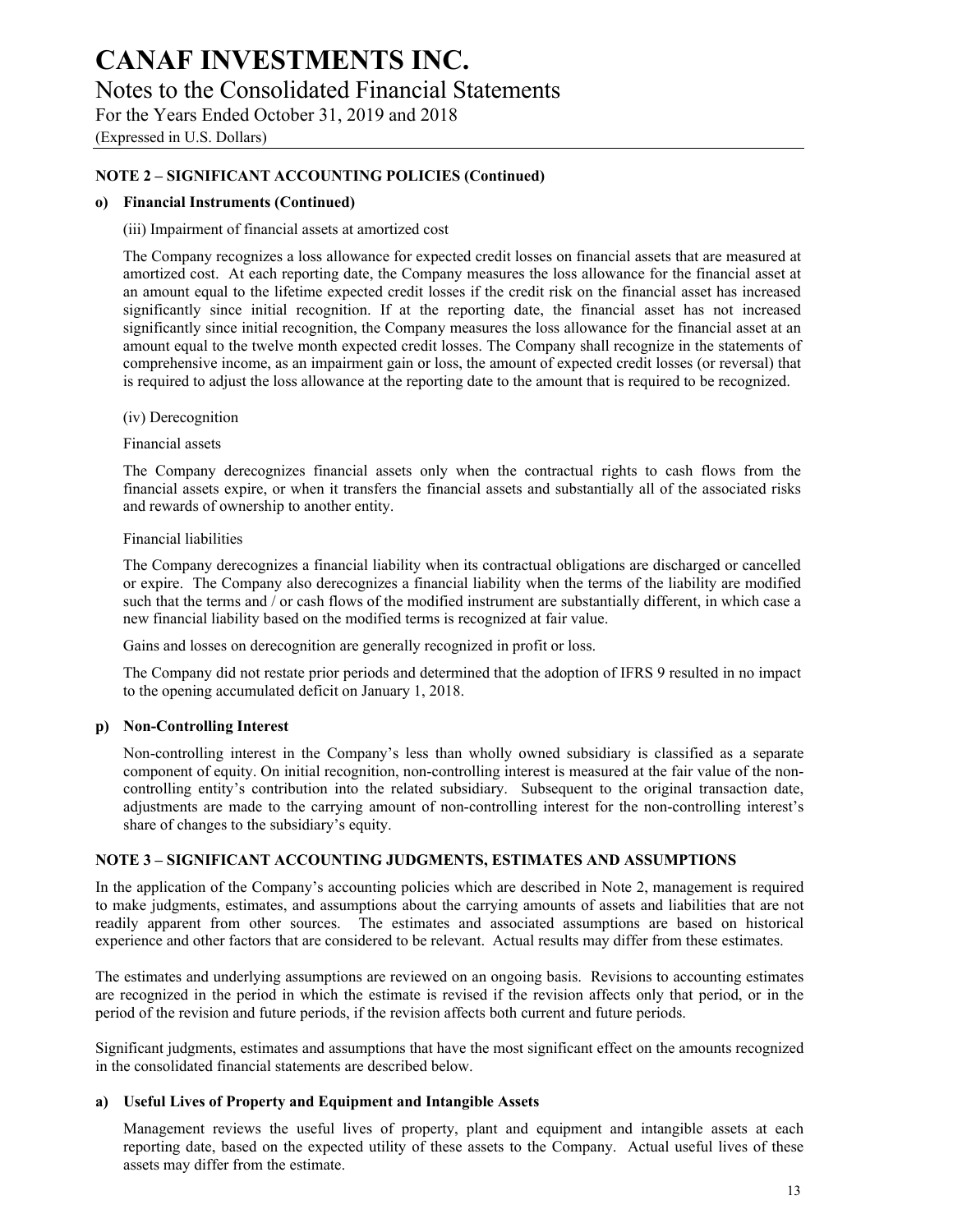## Notes to the Consolidated Financial Statements

For the Years Ended October 31, 2019 and 2018

(Expressed in U.S. Dollars)

## **NOTE 3 – SIGNIFICANT ACCOUNTING JUDGMENTS, ESTIMATES AND ASSUMPTIONS (Continued)**

### **b) Share-based Payments**

The fair value of share-based payments is subject to the limitations of the Black-Scholes option pricing model that incorporates market data and involves uncertainty in estimates used by management in the assumptions. Because the Black-Scholes option pricing model requires the input of highly subjective assumptions, including the volatility of share prices, changes in subjective input assumptions can materially affect the fair value estimate.

### **c) Impairment of Non-Current Assets**

An impairment loss is recognized for the amount by which the asset's or cash-generating unit's carrying amount exceeds its recoverable amount. To determine the recoverable amount, management estimates expected future cash flows from each asset or cash-generating unit and determines a suitable interest rate in order to calculate the present value of those cash flows. In the process of measuring expected future cash flows, management makes assumptions about future operating results. These assumptions relate to future events and circumstances. In addition, when determining the applicable discount rate, estimation is involved in determining the appropriate adjustments to market risk and asset-specific risk factors.

Actual results may vary and cause significant adjustments to the Company's assets within the next financial year.

### **d) Deferred Tax Assets**

Deferred tax assets, including those arising from un-utilized tax losses, require management to assess the likelihood that the Company will generate sufficient taxable earnings in future periods in order to utilize recognized deferred tax assets. Assumptions about the generation of future taxable profits depend on management's estimates of future cash flows. In addition, future changes in tax laws could limit the ability of the Company to obtain tax deductions in future periods. To the extent that future cash flows and taxable income differ significantly from estimates, the ability of the Company to realize the net deferred tax assets recorded at the reporting date could be impacted.

## **NOTE 4 – ACCOUNTING STANDARDS ISSUED BUT NOT YET EFFECTIVE**

#### **IFRS 16 – Leases**

IFRS 16 sets out the principles for the recognition, measurement, presentation and disclosure of leases and requires lessees to account for all leases under a single on-balance sheet model similar to the accounting for finance leases. The standard includes two recognition exemptions for lessees: leases of 'low-value' assets; and short-term leases. For those assets determined to meet the definition of a lease, at the commencement date, a lessee will recognize a liability to make lease payments and an asset representing the right to use the underlying asset during the lease term. Lessees will be required to separately recognize the interest expense on the lease liability and the depreciation expense on the right-of-use asset. IFRS 16 also requires lessees to make more extensive disclosures than under IAS 17.

In transitioning to IFRS 16, a lessee can choose to apply the standard using either a full retrospective or a modified retrospective approach. The standard's transition provisions permit certain reliefs. The Company will apply IFRS 16 on November 1, 2019 using the modified retrospective approach, which means the cumulative impact of adoption will be recognized as at November 1, 2019 and the comparatives will not be restated. The Company will elect to use the exemptions proposed by the standard on lease contracts for which the lease terms ends within 12 months as of the date of initial application, and lease contracts for which the underlying asset is of low-value.

In 2019, the Company continued its impact assessment of IFRS 16 and based on the Company's evaluation, IFRS 16 is expected to have a material effect on the consolidated financial statements by increasing the Company's recognized assets and liabilities. The Company does not expect a material impact to the consolidated statements of comprehensive income or the consolidated statements of cash flows.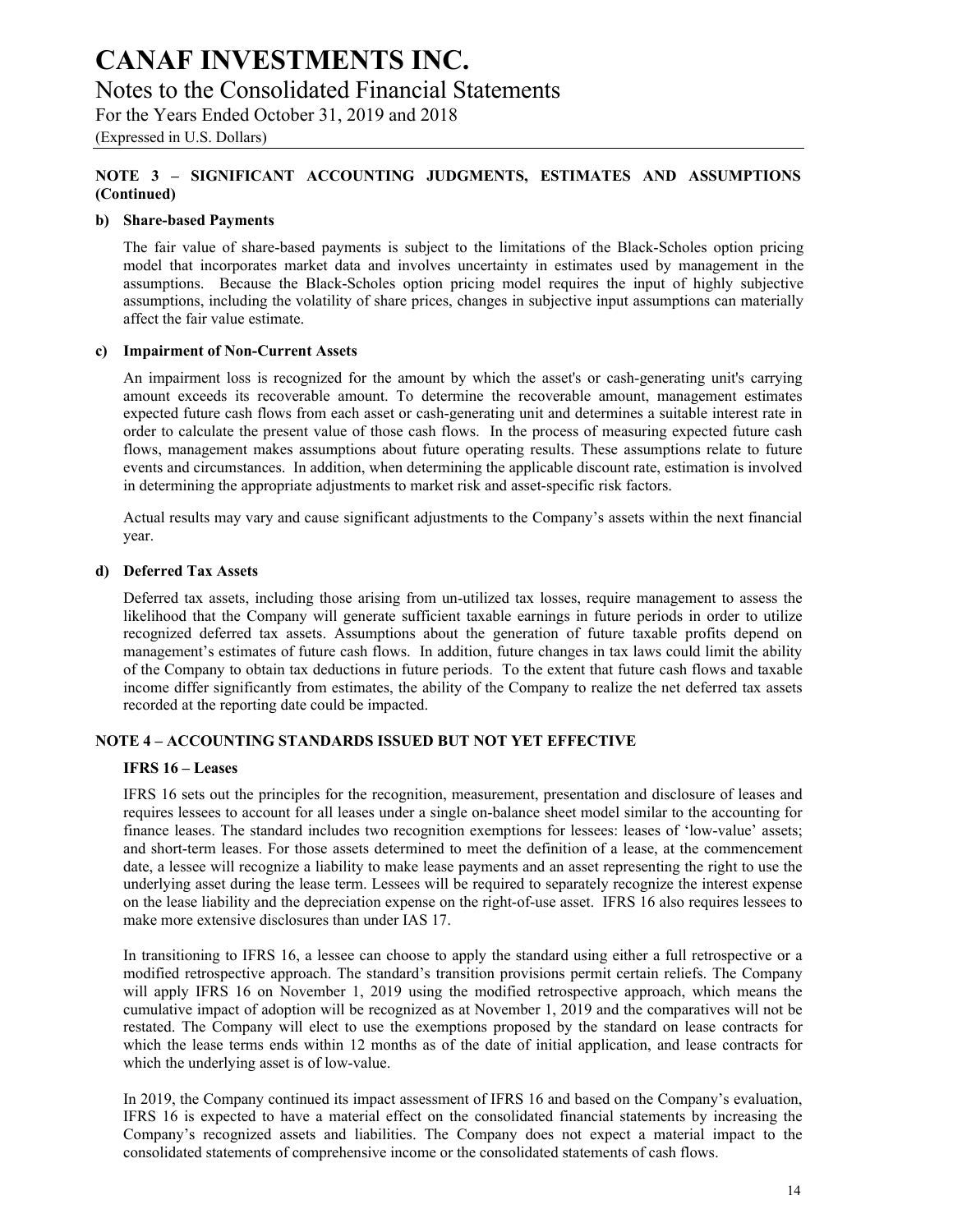(Expressed in U.S. Dollars)

## **NOTE 5 – DUE FROM NON-CONTROLLING INTEREST**

On July 3, 2018, the Company sold a 30% interest of its subsidiary, Southern Coal (Proprietary) Limited ("Southern Coal"), to Amandla Amakhulu (Pty) Ltd. ("AAM") for the price of 18 million Rand (approximately \$1.3 million). AAM is a 100% black-owned company incorporated in South Africa, and the sales transaction complies with the Broad-Based Black Economic Empowerment ("BBBEE") incentive program in South Africa.

The sales proceeds are in the form of cumulative, redeemable preference shares of AAM in the amount of the purchase price, 18 million Rand (approximately \$1.3 million). These preference shares provide preferential dividends, until fully redeemed by AAM, with the dividends secured by an irrevocable direction from AAM to Southern Coal to pay the Company such dividends from any Southern Coal dividend distribution to AAM.

Dividends paid during 2019 totalled \$215,127 (2018 – NIL).

The following table presents the dilution gain recorded on the sale of a 30% interest in Southern Coal in 2018:

| <b>Consideration Received</b>                                    | S                      |
|------------------------------------------------------------------|------------------------|
| Cumulative Redeemable Preference Shares of AAM (18 million Rand) | 1,389,058              |
| <b>Net Assets of Southern Coal</b>                               |                        |
| <b>Total Assets</b><br><b>Total Liabilities</b>                  | 3,137,562<br>2,982,532 |
| Non-Controlling Interest Percentage                              | 155,030<br>30%         |
|                                                                  | 46,509                 |
| Dilution Gain on Sale of Interest in Southern Coal               | 1.342.549              |

As there was no change in control of the Company's subsidiary, the dilution gain was recorded as additional paid-in capital.

The due from non-controlling interest amount as of the balance sheet date is \$1,146,260 (translated at October 31, 2019 exchange rate).

#### **NOTE 6 – SALES TAX RECEIVABLE (PAYABLE)**

|                                                                                                  | 2019<br>S     | 2018<br>S    |
|--------------------------------------------------------------------------------------------------|---------------|--------------|
| South African Value-Added Tax (Payable) Receivable<br>Canadian Goods and Services Tax Receivable | (5,146)<br>75 | 4,406<br>153 |
|                                                                                                  | (5,071)       | 4,559        |
| <b>NOTE 7 - INVENTORIES</b>                                                                      |               |              |
| Raw Materials                                                                                    | 322,208       | 401,043      |
| Finished Goods – Calcine                                                                         | 327,290       | 435,508      |
|                                                                                                  | 649,498       | 836.551      |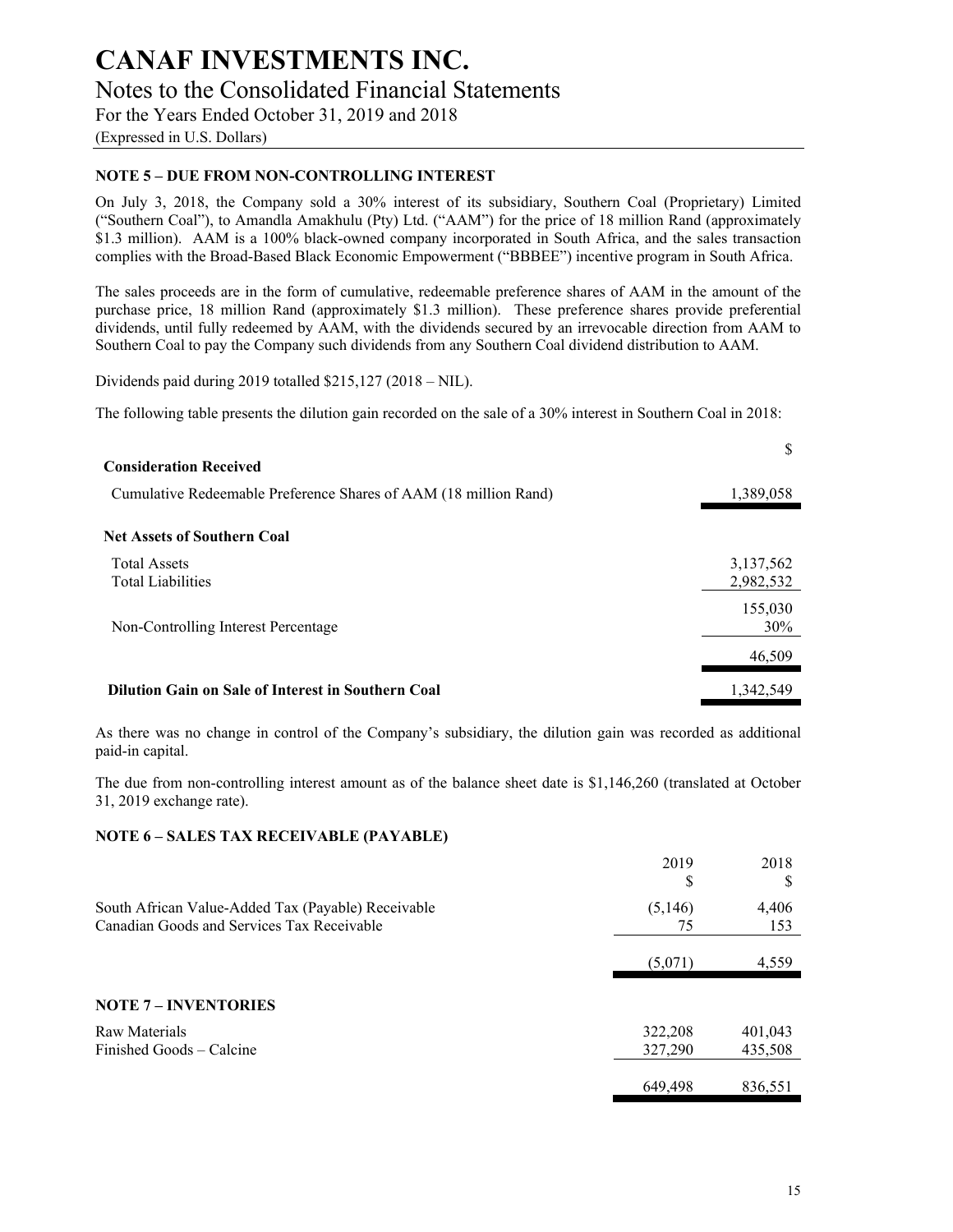## Notes to the Consolidated Financial Statements

For the Years Ended October 31, 2019 and 2018

(Expressed in U.S. Dollars)

## **NOTE 8 – PROPERTY, PLANT AND EQUIPMENT**

|                                                       | Land<br>S                | Building            | Computer<br>Equipment<br>\$ | Leasehold<br>Improvements<br>\$ | Office<br>Equipment<br>\$ | Plant and<br>Equipment<br>\$ | Vehicles            | Total<br>\$.         |
|-------------------------------------------------------|--------------------------|---------------------|-----------------------------|---------------------------------|---------------------------|------------------------------|---------------------|----------------------|
| <b>COST</b>                                           |                          |                     |                             |                                 |                           |                              |                     |                      |
| Balance, October 31, 2017                             | 7,423                    | 156,709             | 15,777                      | 162,761                         | 16,335                    | 4,655,404                    | 135,221             | 5,149,630            |
| Additions<br>Foreign Currency Translation             | $\blacksquare$           | 86,816<br>(98, 634) | 1,273<br>(831)              | (6,959)                         | 920<br>(811)              | 267,755<br>(155,969)         | (3,879)             | 356,764<br>(267,083) |
| Balance, October 31, 2018                             | 7,423                    | 144,891             | 16,219                      | 155,802                         | 16,444                    | 4,767,190                    | 131,342             | 5,239,311            |
| Additions (Disposals)<br>Foreign Currency Translation | (783)                    | 145,810<br>(8,707)  | (306)                       | (2,945)                         | (311)                     | (56, 513)                    | (2,285)<br>(1, 538) | 143,525<br>(71, 103) |
| Balance, October 31, 2019                             | 6,640                    | 281,994             | 15,913                      | 152,857                         | 16,133                    | 4,710,677                    | 127,519             | 5,311,733            |
| <b>ACCUMULATED DEPRECIATION</b>                       |                          |                     |                             |                                 |                           |                              |                     |                      |
| Balance, October 31, 2017                             |                          | 9,425               | 14,812                      | 162,273                         | 11,446                    | 3,825,102                    | 88,576              | 4,111,634            |
| Depreciation<br>Foreign Currency Translation          | $\overline{\phantom{a}}$ | 2,478<br>(2,731)    | 817<br>(734)                | 532<br>(7,003)                  | 954<br>(606)              | 387,185<br>(135, 151)        | 17,971<br>(4,094)   | 409,937<br>(150,319) |
| Balance, October 31, 2018                             |                          | 9,172               | 14,895                      | 155,802                         | 11,794                    | 4,077,136                    | 102,453             | 4,371,252            |
| Depreciation<br>Disposal                              | $\overline{\phantom{a}}$ | 3,131               | 744                         |                                 | 908                       | 356,050                      | 14,312<br>(13,959)  | 375,145<br>(13,959)  |
| Foreign Currency Translation                          |                          | (316)               | (315)                       | (2,945)                         | (264)                     | (59, 612)                    | (1, 113)            | (64, 565)            |
| Balance, October 31, 2019                             | $\blacksquare$           | 11,987              | 15,324                      | 152,857                         | 12,438                    | 4,373,574                    | 101,693             | 4,667,873            |
|                                                       |                          |                     |                             |                                 |                           |                              |                     |                      |
| <b>NET BOOK VALUE</b>                                 |                          |                     |                             |                                 |                           |                              |                     |                      |
| October 31, 2018                                      | 7,423                    | 135,719             | 1,324                       | $\overline{\phantom{a}}$        | 4,650                     | 690,054                      | 28,889              | 868,059              |
| October 31, 2019                                      | 6,640                    | 270,007             | 589                         | $\overline{\phantom{a}}$        | 3,695                     | 337,103                      | 25,826              | 643,860              |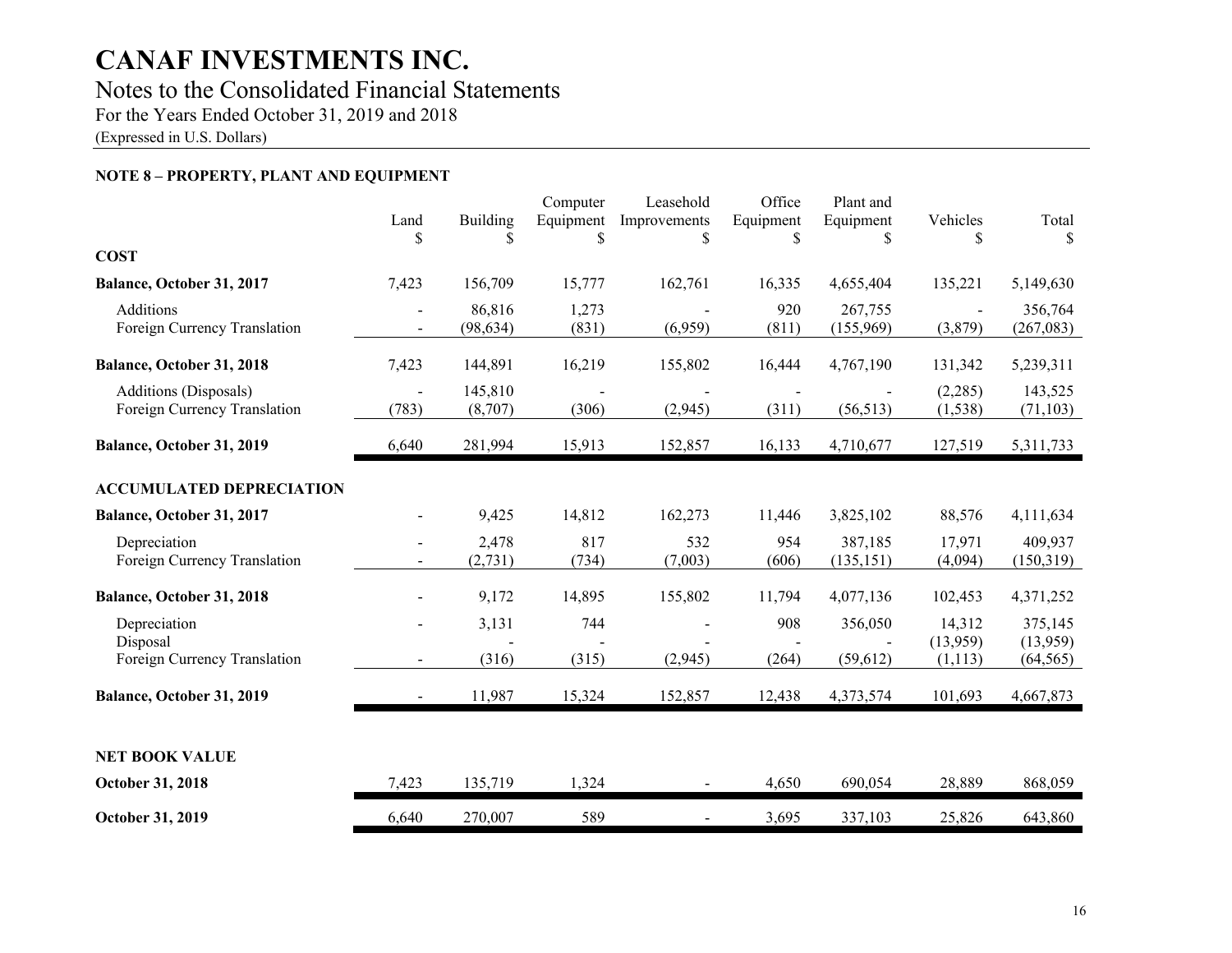## Notes to the Consolidated Financial Statements

For the Years Ended October 31, 2019 and 2018

(Expressed in U.S. Dollars)

## **NOTE 9 – TRADE AND OTHER PAYABLES**

|                                                                      | 2019<br>\$                    | 2018<br>S                     |
|----------------------------------------------------------------------|-------------------------------|-------------------------------|
| <b>Trade Payables</b><br>Payroll Payable<br><b>Accrued Liability</b> | 1,353,956<br>30,164<br>26,541 | 1,036,256<br>28,930<br>23,041 |
|                                                                      | 1,410,661                     | 1,088,227                     |
| <b>NOTE 10 - BANK LOAN</b>                                           |                               |                               |
| Bank Loan<br>Less: Current Portion                                   |                               | 78,412<br>(78, 412)           |
| Non-Current Portion                                                  |                               |                               |

The bank loan bore interest at 10.25% per annum, matured on January 7, 2019, and was secured by the Company's furnace which was acquired with the proceeds from the loan. The bank loan was repayable in blended monthly payments of Rand 391,624 (\$26,507 translated at October 31, 2019 exchange rate). During the year ended October 31, 2019, the Company incurred interest expense totaling \$1,369 (2018 – \$27,853).

### **NOTE 11 – SHARE CAPITAL**

The Company is authorized to issue an unlimited number of common shares without par value. As at October 31, 2019, the Company had 47,426,195 common shares issued and outstanding as presented in the consolidated statements of changes in shareholders' equity. There are no stock options and share purchase warrants outstanding as at October 31, 2019 and 2018.

## **NOTE 12 – RELATED PARTY TRANSACTIONS**

In addition to those transactions disclosed elsewhere in these consolidated financial statements, the Company has amounts owed to the following related parties:

| <b>Related Party</b>        | <b>Services</b>                                                                                                                           |         |         |
|-----------------------------|-------------------------------------------------------------------------------------------------------------------------------------------|---------|---------|
| President, CEO and Director | Consulting fees for administration and<br>management services                                                                             | 72,606  | 84,209  |
| CFO and Director            | Professional fees for administration and<br>management services                                                                           | 25,347  | 15,649  |
| Former CFO and Director     | Professional fees for administration and<br>bookkeeping services                                                                          |         | 28,706  |
| <b>Directors</b>            | Directors fees for administration and<br>management services in relation to the<br>Company's coal processing business in<br>South Africa. | 114,165 | 127,024 |
| Former Director             | Legal Fees                                                                                                                                | 1.479   |         |
|                             |                                                                                                                                           | 213,597 | 255,588 |

All related party transactions were in the normal course of operations and were measured at the exchange value, which represented the amount of consideration established and agreed to by the related parties.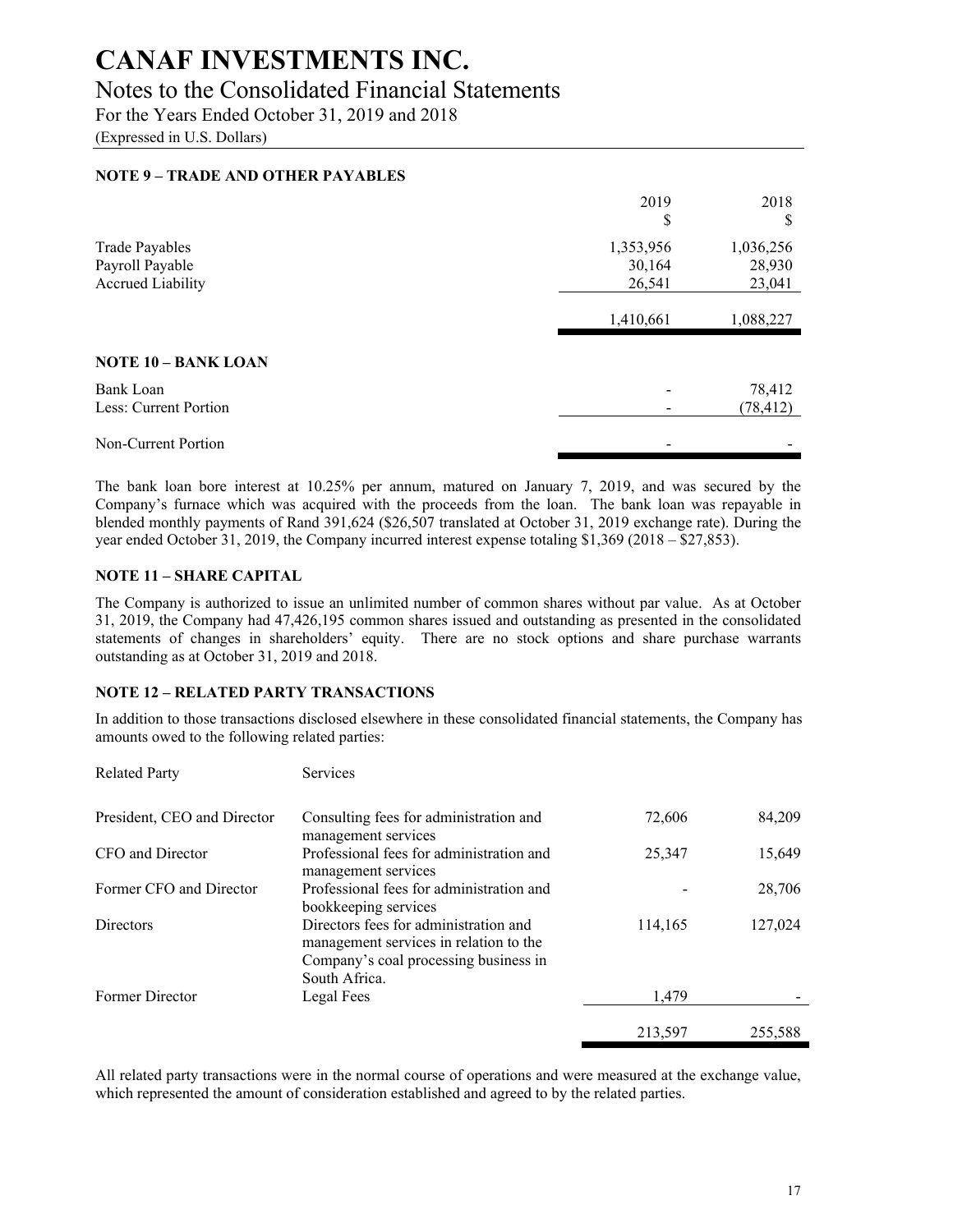# Notes to the Consolidated Financial Statements

For the Years Ended October 31, 2019 and 2018

(Expressed in U.S. Dollars)

### **NOTE 13 – INCOME TAXES**

#### **a) Provision for Income Taxes**

The income tax expense of the Company is reconciled to the net income for the year as reported in the consolidated statements of comprehensive income as follows:

|                                                             | 2019     | 2018       |
|-------------------------------------------------------------|----------|------------|
|                                                             | ъ        | S          |
| Expected Income Tax Expense at Statutory Tax Rates          | 195,724  | 559,831    |
| Amounts Not Deductible for Tax                              | 868      | (362, 648) |
| Effect of Differences in Tax Rates in Foreign Jurisdictions | 6,712    | 8,578      |
| Effect of Change in Statutory Tax Rates                     |          | 30         |
| Effect of Exchange Rate Changes and Losses Expired          | 13,488   | (127,581)  |
| Change in Valuation Allowance                               | (25,109) | (4, 827)   |
| Income Tax Expense                                          | 191,683  | 73,383     |
|                                                             |          |            |
| Current Income Tax Expense                                  | 191,683  | 206,559    |
| Deferred Income Tax (Recovery)                              |          | (133, 176) |
|                                                             |          |            |
| Income Tax Expense                                          | 191,683  | 73,383     |

#### **b) Deferred Tax Assets and Liabilities**

As at October 31, 2019 and 2018, the Company has temporary differences between the carrying value of the assets and liabilities for financial reporting purposes and the amounts used for taxation purposes. The Company's deferred tax assets and liabilities are comprised of the following:

| Deferred Tax Assets                |            |           |
|------------------------------------|------------|-----------|
| Canadian Non-Capital Losses        | 647,395    | 672,265   |
| Canadian Net Capital Losses        | 139,385    | 139,569   |
| Computer Equipment                 | 323        | 323       |
| Mineral Property                   | 41,496     | 41,550    |
| Deferred Tax Assets Not Recognized | (828, 599) | (853,707) |
|                                    |            |           |
|                                    |            |           |
| Deferred Tax Liability             |            |           |
| Plant and Equipment                |            |           |
|                                    |            |           |
| Net Deferred Tax Liability         |            |           |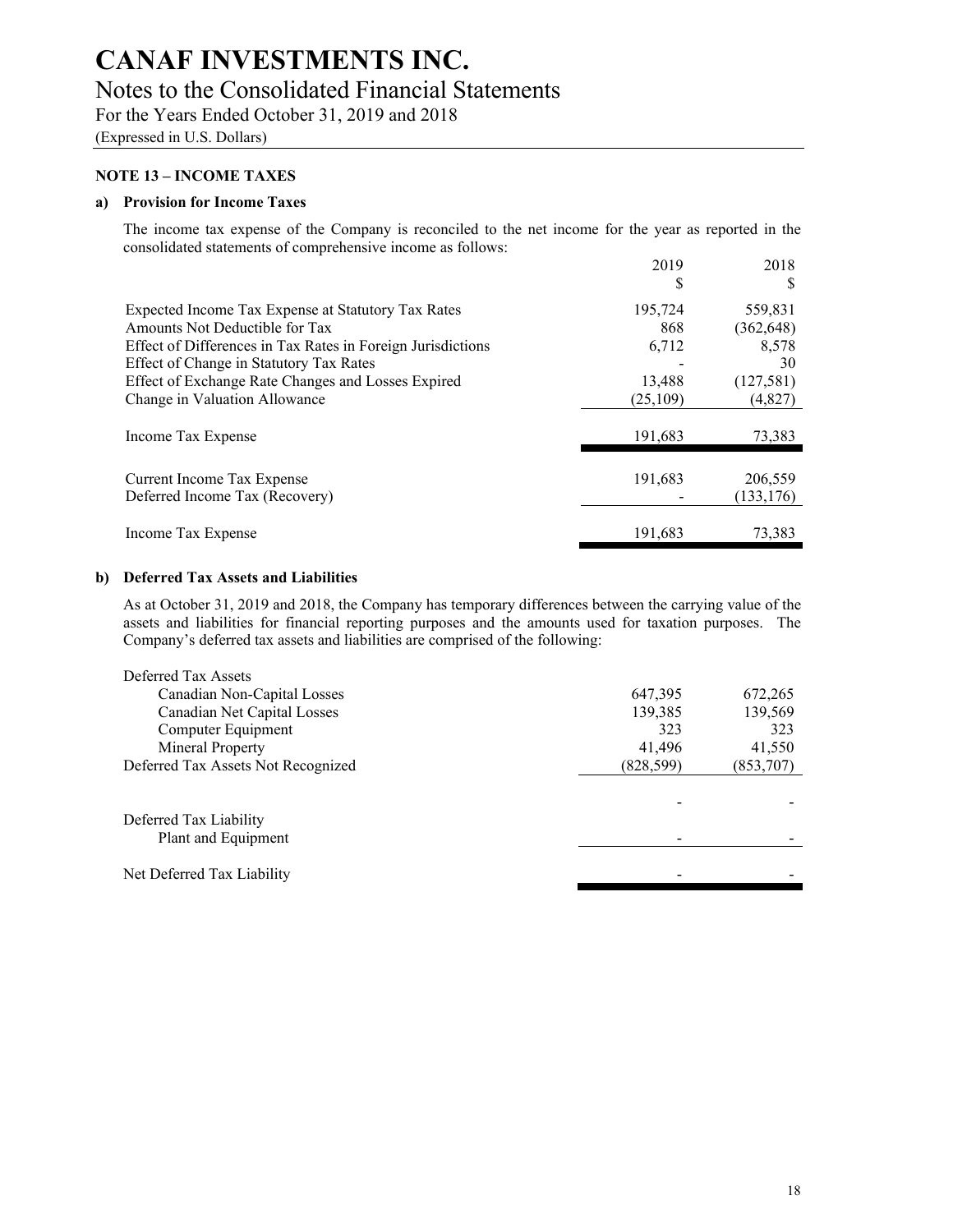## Notes to the Consolidated Financial Statements

For the Years Ended October 31, 2019 and 2018

(Expressed in U.S. Dollars)

## **NOTE 13 – INCOME TAXES (Continued)**

## **b) Deferred Tax Assets and Liabilities (Continued)**

As at October 31, 2019, the Company has accumulated Canadian non-capital losses of \$2,398,072 (CDN\$3,155,864) which are available to reduce future taxable income in Canada and expire as follows:

|      | \$        |
|------|-----------|
| 2026 | 130,359   |
| 2027 | 360,591   |
| 2028 | 379,459   |
| 2029 | 114,920   |
| 2030 | 389,715   |
| 2031 | 273,389   |
| 2032 | 204,258   |
| 2033 | 183,221   |
| 2034 | 194,674   |
| 2035 | 167,103   |
| 2038 | 383       |
|      | 2,398,072 |

As at October 31, 2019, the Company has Canadian tax deductible exploration expenditures of \$127,493 (CDN\$167,781) which can be carried forward indefinitely to offset future taxable income in Canada.

No provision for Uganda and Sierra Leone income taxes has been recorded as the Company is unable to accurately determine the amount of such loss carry forwards and other tax attributes at this time.

## **NOTE 14 – SUPPLEMENTAL CASH FLOW INFORMATION**

#### **a) Change in Non-Cash Working Capital Accounts**

**b**)

|                               | 2019        | 2018       |
|-------------------------------|-------------|------------|
|                               | \$          | S          |
| Trade Receivables             | (1,140,828) | 20,389     |
| Sales Tax Receivable          | 9,547       | (39,756)   |
| Inventories                   | 170,568     | (496, 292) |
| Prepaid Expenses and Deposits | (1,305)     | 13,500     |
| Trade and Other Payables      | 342,511     | 412,178    |
| Income Taxes Payable          | (54,255)    | (71, 283)  |
|                               | (673, 762)  | (161, 264) |
|                               |             |            |
| <b>Other Items</b>            |             |            |
| Interest Paid                 | 1,369       | 27,853     |
| Interest Received             | 54,270      | 101,284    |
| Income Tax Paid               | 237,247     | 277,842    |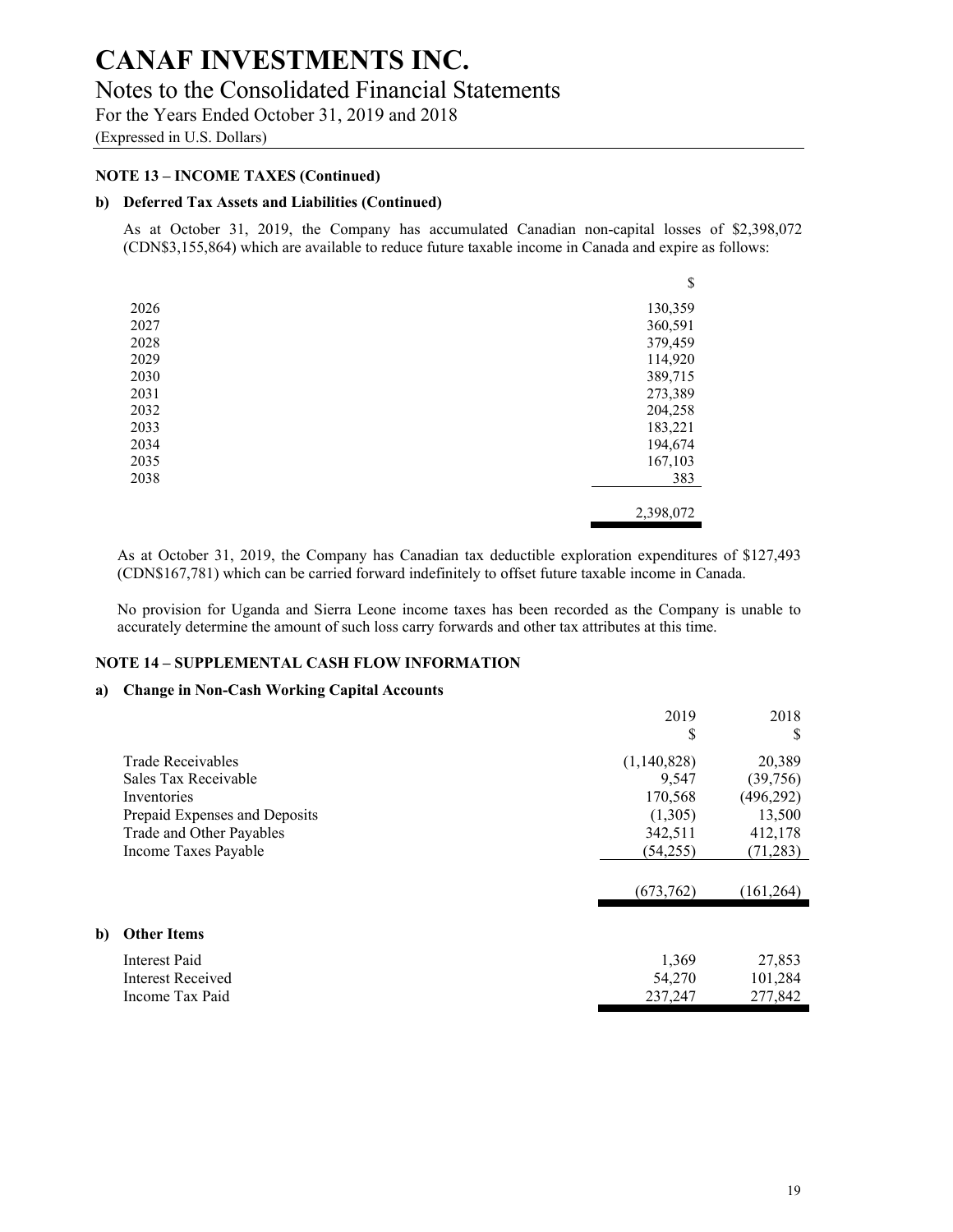## Notes to the Consolidated Financial Statements

For the Years Ended October 31, 2019 and 2018

(Expressed in U.S. Dollars)

## **NOTE 15 – COST OF SALES**

|                                               | 2019       | 2018       |
|-----------------------------------------------|------------|------------|
|                                               | \$         | \$         |
| Inventories, Beginning of the Year            | 836,551    | 472,221    |
| Analysis Fees                                 | 7,266      | 6,190      |
| Depreciation                                  | 375,145    | 409,937    |
| Electricity                                   | 82,239     | 401,333    |
| Fuel, Oil and Lubricants                      | 92,975     | 55,034     |
| Machinery Rental                              | 14,448     | 408,581    |
| Medical Expenses                              | 8,654      | 9,840      |
| <b>Product Purchases</b>                      | 8,651,639  | 10,835,793 |
| Professional and Project Management Fees      | 9,150      | 18,903     |
| Protective Clothing                           | 16,207     | 10,246     |
| Provident Fund                                | 106,610    | 12,501     |
| Repairs and Maintenance                       | 245,065    | 469,467    |
| Salaries and Benefits                         | 369,573    | 393,106    |
| Transportation                                | 563,395    | 835,729    |
| Inventories, End of the Year                  | (649, 498) | (836, 551) |
|                                               | 10,729,419 | 13,502,330 |
| NOTE 16 - GENERAL AND ADMINISTRATIVE EXPENSES |            |            |
| Bank Charges and Interest                     | 23,327     | 14,087     |
| Consulting Fees (Note 12)                     | 72,606     | 84,209     |
| Management Fees (Note 12)                     | 114,165    | 127,024    |
| Office, Insurance and Sundry                  | 58,039     | 79,376     |
| Professional Fees (Note 12)                   | 101,210    | 108,636    |
| Promotion                                     | 2,314      |            |
| Telephone                                     | 9,450      | 16,948     |
| Transfer Agent and Filing Fees                | 11,894     | 14,617     |
| Travel                                        | 28,615     | 44,668     |
| Broad-Based Black Economic Empowerment        | 57,855     | 75,573     |
|                                               | 479,475    | 565,138    |

#### **NOTE 17 – ECONOMIC DEPENDENCE**

Sales from the Company's South African coal processing business are substantially derived from three customers and as a result, the Company is economically dependent on these customers. The Company's exposure to credit risk is limited to the carrying value of its accounts receivable. As at October 31, 2019, trade receivables of \$2,339,210 were due from these customers and were collected subsequent to year-end.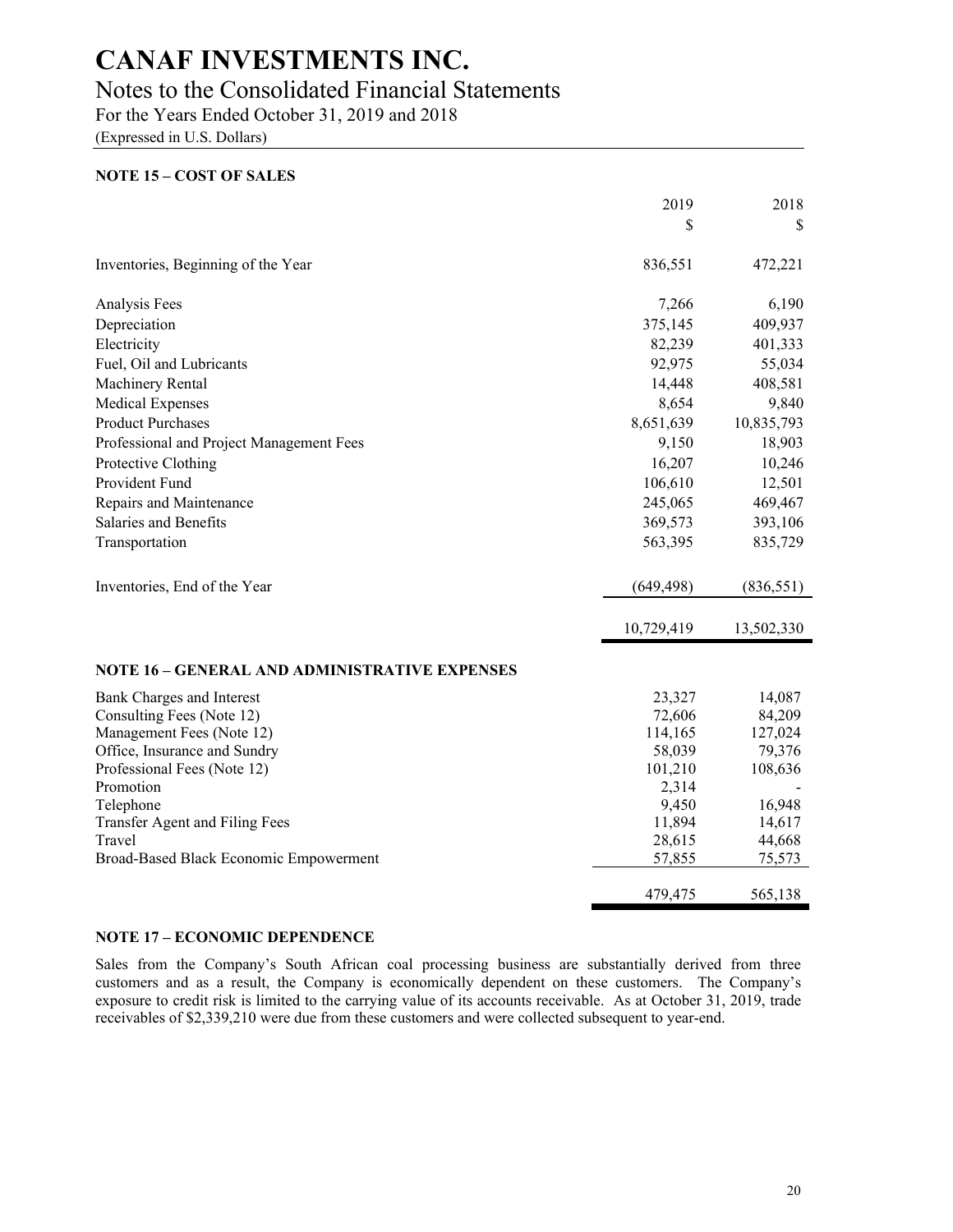# Notes to the Consolidated Financial Statements

For the Years Ended October 31, 2019 and 2018

(Expressed in U.S. Dollars)

## **NOTE 18 – COMMITMENT**

The Company has an agreement to lease premises for its coal processing plant in South Africa for a term of ten years, expiring on December 31, 2020, with a monthly rent of Rand 35,000 (\$2,369). Future minimum annual lease payments are as follows:

|                                             | \$                  |
|---------------------------------------------|---------------------|
| $\begin{array}{c} 2020 \\ 2021 \end{array}$ |                     |
|                                             | $27,890$<br>$4,648$ |
|                                             |                     |
|                                             | 32,538              |
|                                             |                     |

## **NOTE 19 – SEGMENT INFORMATION**

The Company operates in two reportable operating segments: the head office operations in Canada and the coal processing business in South Africa.

| \$<br>S<br>October 31, 2019<br>702,712<br>Net (Loss) Income for the Year<br>(164, 058)<br>Revenues (Note 17)<br>11,750,350<br>Gross Profit<br>1,020,931<br>Depreciation - Cost of Sales<br>375,145<br>Interest Expense (Note 14)<br>1,369<br>191,683<br>Current Income Tax Expense (Note $13(a)$ )<br><b>Current Assets</b><br>101,122<br>3,362,775<br>Property, Plant and Equipment (Note 8)<br>643,860<br>Interest Bearing Borrowings (Note 5)<br>1,146,260<br><b>Intangible Assets</b> | S          |
|-------------------------------------------------------------------------------------------------------------------------------------------------------------------------------------------------------------------------------------------------------------------------------------------------------------------------------------------------------------------------------------------------------------------------------------------------------------------------------------------|------------|
|                                                                                                                                                                                                                                                                                                                                                                                                                                                                                           |            |
|                                                                                                                                                                                                                                                                                                                                                                                                                                                                                           | 538,654    |
|                                                                                                                                                                                                                                                                                                                                                                                                                                                                                           | 11,750,350 |
|                                                                                                                                                                                                                                                                                                                                                                                                                                                                                           | 1,020,931  |
|                                                                                                                                                                                                                                                                                                                                                                                                                                                                                           | 375,145    |
|                                                                                                                                                                                                                                                                                                                                                                                                                                                                                           | 1,369      |
|                                                                                                                                                                                                                                                                                                                                                                                                                                                                                           | 191,683    |
|                                                                                                                                                                                                                                                                                                                                                                                                                                                                                           | 3,463,897  |
|                                                                                                                                                                                                                                                                                                                                                                                                                                                                                           | 643,860    |
|                                                                                                                                                                                                                                                                                                                                                                                                                                                                                           | 1,146,260  |
| <b>Total Assets</b><br>101,122<br>5,152,896                                                                                                                                                                                                                                                                                                                                                                                                                                               | 5,254,018  |
| <b>October 31, 2018</b>                                                                                                                                                                                                                                                                                                                                                                                                                                                                   |            |
| Net (Loss) Income for the Year<br>(219, 274)<br>843,158                                                                                                                                                                                                                                                                                                                                                                                                                                   | 623,884    |
| Revenues (Note 17)<br>14,673,658                                                                                                                                                                                                                                                                                                                                                                                                                                                          | 14,673,658 |
| Gross Profit<br>1,171,328                                                                                                                                                                                                                                                                                                                                                                                                                                                                 | 1,173,806  |
| Depreciation – Cost of Sales<br>409,937                                                                                                                                                                                                                                                                                                                                                                                                                                                   | 409,937    |
| Interest Expense (Note 14)<br>27,853                                                                                                                                                                                                                                                                                                                                                                                                                                                      | 27,853     |
| Current Income Tax Expense (Note $13(a)$ )<br>206,559                                                                                                                                                                                                                                                                                                                                                                                                                                     | 206,559    |
| Deferred Income Tax Recovery (Note 13(a))<br>133,176                                                                                                                                                                                                                                                                                                                                                                                                                                      | 133,176    |
| 108,523<br><b>Current Assets</b><br>2,547,564                                                                                                                                                                                                                                                                                                                                                                                                                                             | 2,656,087  |
| Property, Plant and Equipment (Note 8)<br>868,059                                                                                                                                                                                                                                                                                                                                                                                                                                         | 868,059    |
| 1,250,290<br>Interest Bearing Borrowings (Note 5)<br><b>Intangible Assets</b>                                                                                                                                                                                                                                                                                                                                                                                                             | 1,250,290  |
| 108,523<br>4,665,914<br><b>Total Assets</b>                                                                                                                                                                                                                                                                                                                                                                                                                                               | 4,774,437  |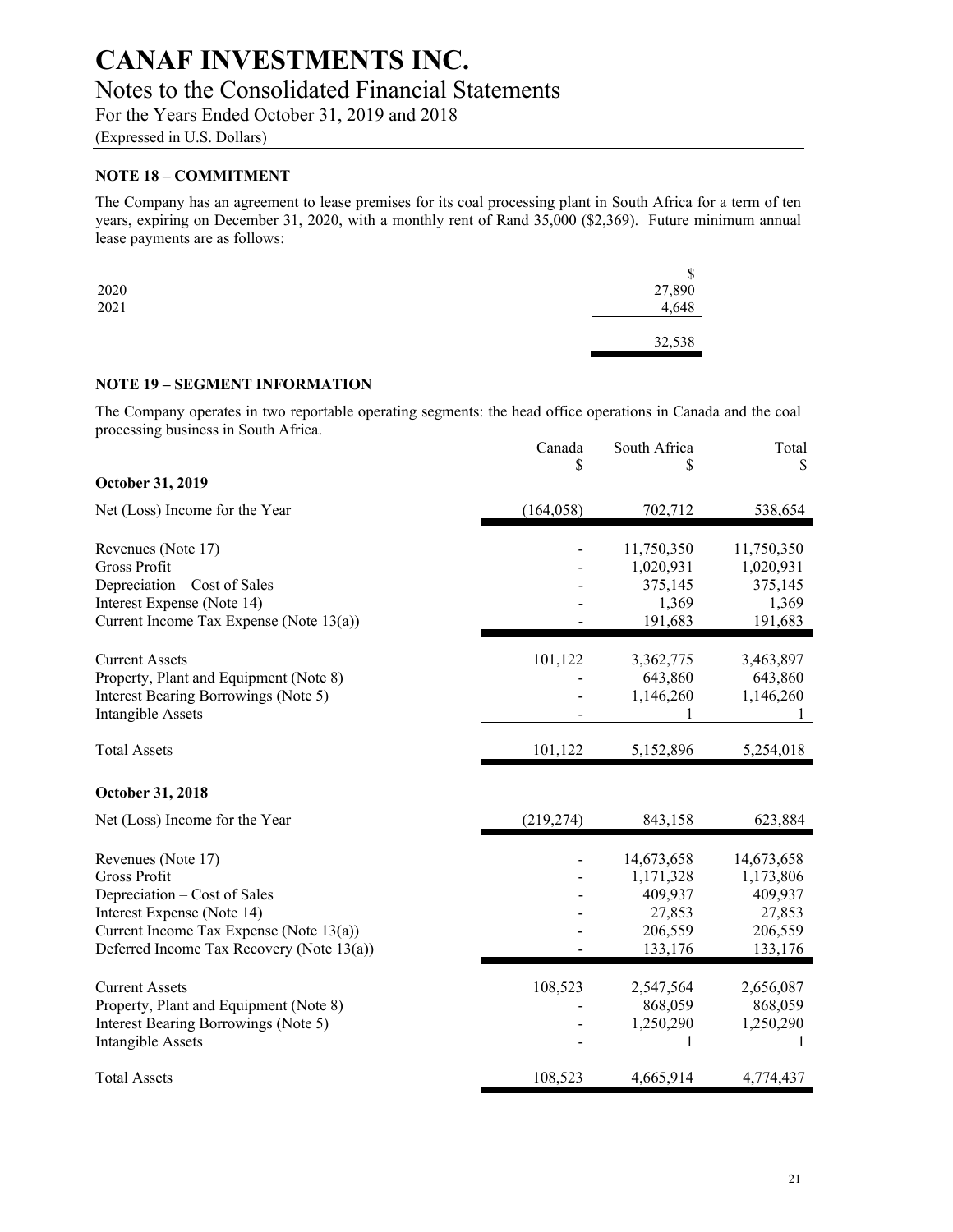# **CANAF INVESTMENTS INC.**  Notes to the Consolidated Financial Statements

For the Years Ended October 31, 2019 and 2018

(Expressed in U.S. Dollars)

## **NOTE 20 – CAPITAL RISK MANAGEMENT**

The Company's objectives in managing its capital are to ensure adequate resources are available to fund its coal processing business in South Africa, to seek out and acquire new projects of merit, and to safeguard its ability to continue as a going concern. The Company manages its share capital as capital, which as at October 31, 2019, totaled \$8,079,463 (2018 – \$8,079,463).

The Company manages its capital structure in a manner that provides sufficient funding for operational and capital expenditure activities. Funds are secured through the sale of calcine in South Africa and, when necessary, through debt funding or equity capital raised by means of private placements. There can be no assurances that the Company will be able to obtain debt or equity capital in the case of operating cash deficits.

The Company may, from time to time, invest capital that is surplus to immediate operational needs in short-term, liquid, and highly rated financial instruments held with major financial institutions, or in marketable securities. The Company may also, from time to time, enter into forward foreign exchange and commodity price contracts to hedge a portion of its exposure to movements in foreign exchange and commodity prices.

The Company has no externally imposed capital requirements and has not paid or declared any dividends since the date of incorporation, nor are any contemplated in the foreseeable future. There were no changes in the Company's approach to capital management during the year ended October 31, 2019.

## **NOTE 21 – FINANCIAL RISK MANAGEMENT OBJECTIVES AND POLICIES**

The Company is exposed to various risks in relation to financial instruments. The Company's financial assets and liabilities by category are summarized in Note 2(o). The Company's risk management is coordinated at its head office in Canada in close co-operation with the board of directors and focuses on actively securing the Company's short to medium-term cash flows and raising finances for the Company's capital expenditure program. The Company does not actively engage in the trading of financial assets for speculative purposes. The most significant financial risks to which the Company is exposed are described below.

#### **a) Foreign Currency Risk**

Foreign exchange risk arises because of fluctuations in exchange rates. The Company conducts a significant portion of its business activities in foreign currencies. The Company's subsidiaries, principally located in South Africa, routinely transact in the local currency, exposing the Company to potential foreign exchange risk in its financial position and cash flows.

The assets, liabilities, revenue and expenses that are denominated in foreign currencies will be affected by changes in the exchange rate between the United States dollar and these foreign currencies. The Company has outstanding debt obligations that are payable in South African Rand. The Company does not currently use financial instruments to mitigate this risk.

#### **b) Credit Risk**

Credit risk is the risk of loss associated with a counterparty's inability to fulfill its payment obligations. The Company limits its exposure to credit loss for cash by placing its cash with high quality financial institutions and for trade receivables by performing standard credit checks. The credit risk for cash and trade receivables is considered negligible since the counterparties are reputable banks with high quality external credit ratings and customers with no history of default.

The Company has credit risk exposure related to its economic dependence on three customers for its calcine sales (Note 17). The Company has assessed its exposure to credit risk and has determined that no significant risk exists from these concentrations of credit.